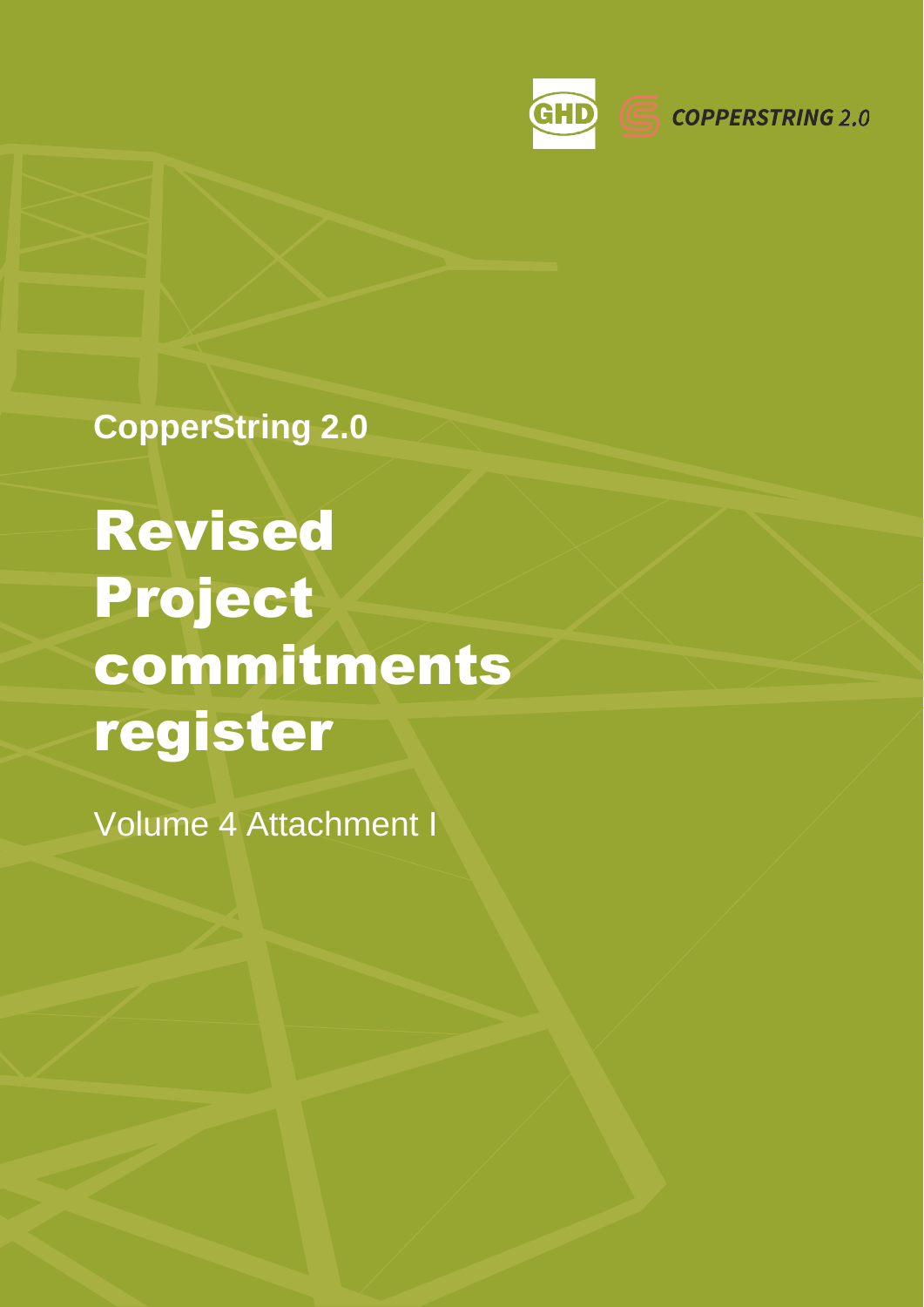# 1. Introduction

## 1.1 Purpose

This section includes a consolidated description of all commitments made by CuString Pty Ltd (CuString) to implement management measures (including monitoring programs) to minimise and mitigate CopperString 2.0 Project (the Project) impacts. This section addresses the requirements of Section 8.3 of the Terms of Reference for the Project's Environmental Impact Statement (EIS).

The commitments listed in [Table 1-1 a](#page-2-0)re categorised according to chapters presented in the EIS with a reference to the relevant section/s of the applicable chapters. Due to the prescriptive nature of the terms of reference, some commitments have been duplicated in various chapters of the EIS however, they have been consolidated in the table with multiple section references as required.

These commitments have been revised since the Draft EIS has been published and supersede those included within Volume 3 Appendix J. The final commitments register may be amended to align with any conditions imposed by the State of Queensland and the Commonwealth of Australia as a result of the EIS process and will be incorporated into the construction and operational Environmental Management Plans for the Project.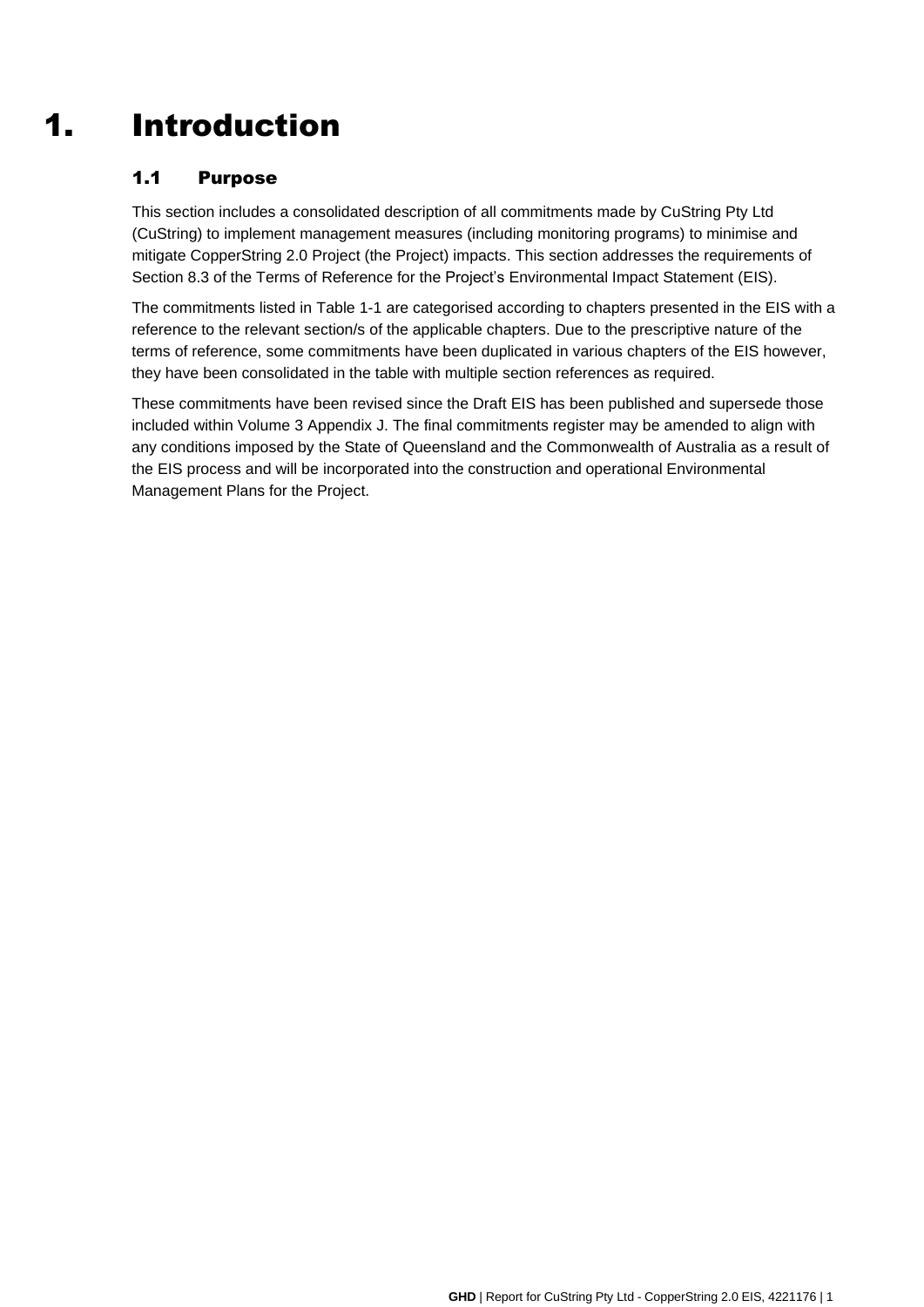### Table 1-1 List of proponent commitments

<span id="page-2-0"></span>

| <b>Commitment</b> |                                                                                                                                                                                                                                                                                                                                                                                                                                                                                                                                                                                                                            | <b>Section of the EIS</b> |
|-------------------|----------------------------------------------------------------------------------------------------------------------------------------------------------------------------------------------------------------------------------------------------------------------------------------------------------------------------------------------------------------------------------------------------------------------------------------------------------------------------------------------------------------------------------------------------------------------------------------------------------------------------|---------------------------|
| <b>Volume 2</b>   |                                                                                                                                                                                                                                                                                                                                                                                                                                                                                                                                                                                                                            |                           |
|                   | <b>Chapter 1 Introduction</b>                                                                                                                                                                                                                                                                                                                                                                                                                                                                                                                                                                                              |                           |
| C1                | CuString will plan, implement and monitor the mitigation and management measures outlined of the Project<br>Framework Environmental Management Plan and Field Development Plan to minimise and avoid adverse<br>environmental impacts.                                                                                                                                                                                                                                                                                                                                                                                     | 1.6.1                     |
| C <sub>2</sub>    | CuString and their technical service partners and Construction Contractors are committed to obtaining all relevant<br>approvals, including all necessary environmental approvals, prior to the commencement of construction relating to<br>the approval trigger and comply with all required approvals and conditions for the Project.                                                                                                                                                                                                                                                                                     | 1.7                       |
|                   | Chapter 2 Revised Project description (Volume 4 EIS Supplement, Attachment B)                                                                                                                                                                                                                                                                                                                                                                                                                                                                                                                                              |                           |
| C <sub>3</sub>    | Transmission towers will be designed to maintain a mid-span clearance of the transmission line above local terrain in<br>compliance with Queensland legislation.                                                                                                                                                                                                                                                                                                                                                                                                                                                           | 1.9                       |
| C <sub>4</sub>    | The potential locations of the associated infrastructure will be finalised during the detailed design of the Project. Sites will<br>be determined after careful consideration of all physical constraints such as sensitive environmental areas, rock/soil types,<br>significant watercourse/infrastructure crossings, existing land use. The finalisation of these sites will be achieved through<br>ongoing negotiations with landholders and consultation with relevant government agencies as appropriate e.g. local<br>councils, Department of Transport and Main Roads (TMR) and the Department of Community Safety. | 1.9                       |
| C <sub>5</sub>    | The construction program will be structured so that where possible, peak construction activities located in areas<br>susceptible to flooding are programmed to occur outside of the forecast seasonal wet weather period. Areas at high<br>risk of flooding and erosion will be targeted for construction during the dry months.                                                                                                                                                                                                                                                                                           | 2.2.2<br>5.1              |
| C6                | A Road Use Management Plan (RUMP) will be developed as part of the MID and secondary approvals process and<br>will be implemented prior to and during construction as outlined in the RUMP. Consultation will occur with the<br>relevant transport authorities, such as DTMR, Queensland Rail and local councils during the development of the<br>RUMP.                                                                                                                                                                                                                                                                    | 2.2.3                     |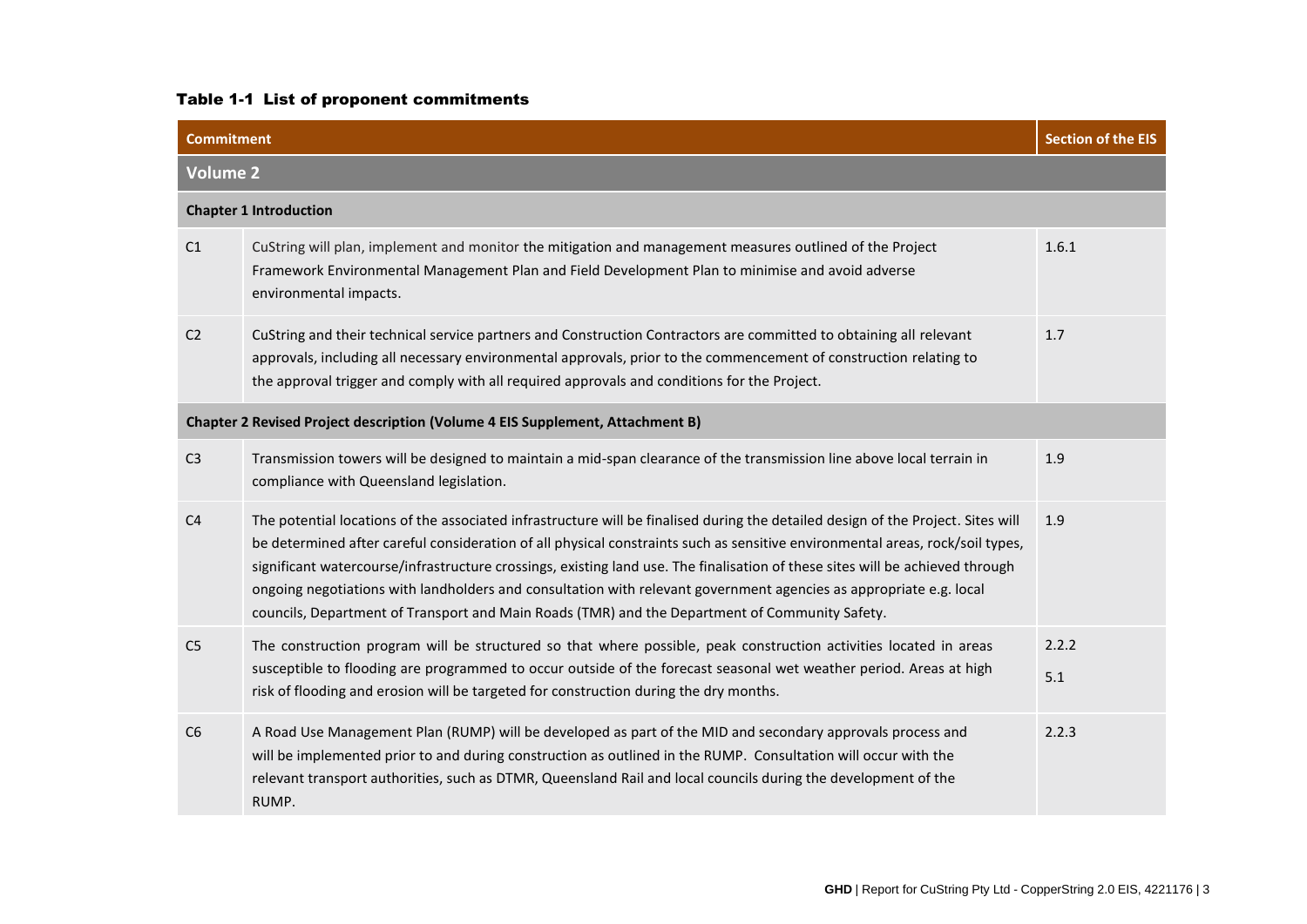| <b>Commitment</b> |                                                                                                                                                                                                                                                                                                                                                                                                                            | <b>Section of the EIS</b> |
|-------------------|----------------------------------------------------------------------------------------------------------------------------------------------------------------------------------------------------------------------------------------------------------------------------------------------------------------------------------------------------------------------------------------------------------------------------|---------------------------|
| C7                | Access tracks will generally be contained within the transmission line easement where practical. Existing cleared access<br>tracks are to be preferred for construction use where practical. The access tracks for the Project will be constructed to a<br>standard suitable for dry weather use for 4WDs (and variable terrain heavy machinery) at low speed.                                                             | 3.2                       |
| C8                | Suitable weed control measures will be implemented during construction and operation of the Project. The Project will<br>consult with local government weed and pest management officersand landholders during the development of<br>Biosecurity Plans for the Project.                                                                                                                                                    | 3.2                       |
| C9                | Cultural heritage clearance for the Project will be managed in accordance with the Cultural Heritage Management Plans<br>(CHMPs) being developed for the Project.                                                                                                                                                                                                                                                          | 4.4                       |
| C10               | Where work is proposed to be conducted in proximity to a sensitive receptor, the timing of construction will consider<br>thenoise, dust, vibration and light impacts of the construction process and of access issues.                                                                                                                                                                                                     | 5.1.2                     |
| C11               | A complaint handling process, including a complaints register, will be developed prior to commencement of<br>construction as part of the Stakeholder and Community Engagement Plan, which will include regular reviews and<br>reporting procedures.                                                                                                                                                                        | 5.1.2                     |
| C12               | At laydown/delivery areas along the transmission line, deliveries will occur in a manner not to cause nuisance to a<br>sensitive receptor (occupier of a building) outside of the hours of 6.30 am to 6.30 pm Monday to Saturday (as per the<br>requirements of the Environmental Protection Act 1994).                                                                                                                    | 5.1.2                     |
| C13               | Appropriate vegetation management measures shall be incorporated in the Construction Environmental Management<br>Plan. These shall include the presence of qualified fauna spotter/catcher(s) during clearing and identification and<br>delineation of vegetation to be preserved.                                                                                                                                         | 5.2.2, 6.4<br>Vol 4, 4.3  |
| C14               | Vegetation clearing will typically be conducted by bulldozers. Heavy duty mulchers may also be used. More refined hand<br>or mechanical clearing methods will be employed for smaller clearing operations in environmentally sensitive areas as<br>defined in the Construction Environmental ManagementPlan which may include some riparian zones. Vegetation felled<br>near watercourses will be kept out of the channel. | 5.2.2                     |
| C15               | The Project will consult landholders and other stakeholders on appropriate uses for timber of commercial value.                                                                                                                                                                                                                                                                                                            | 5.2.2                     |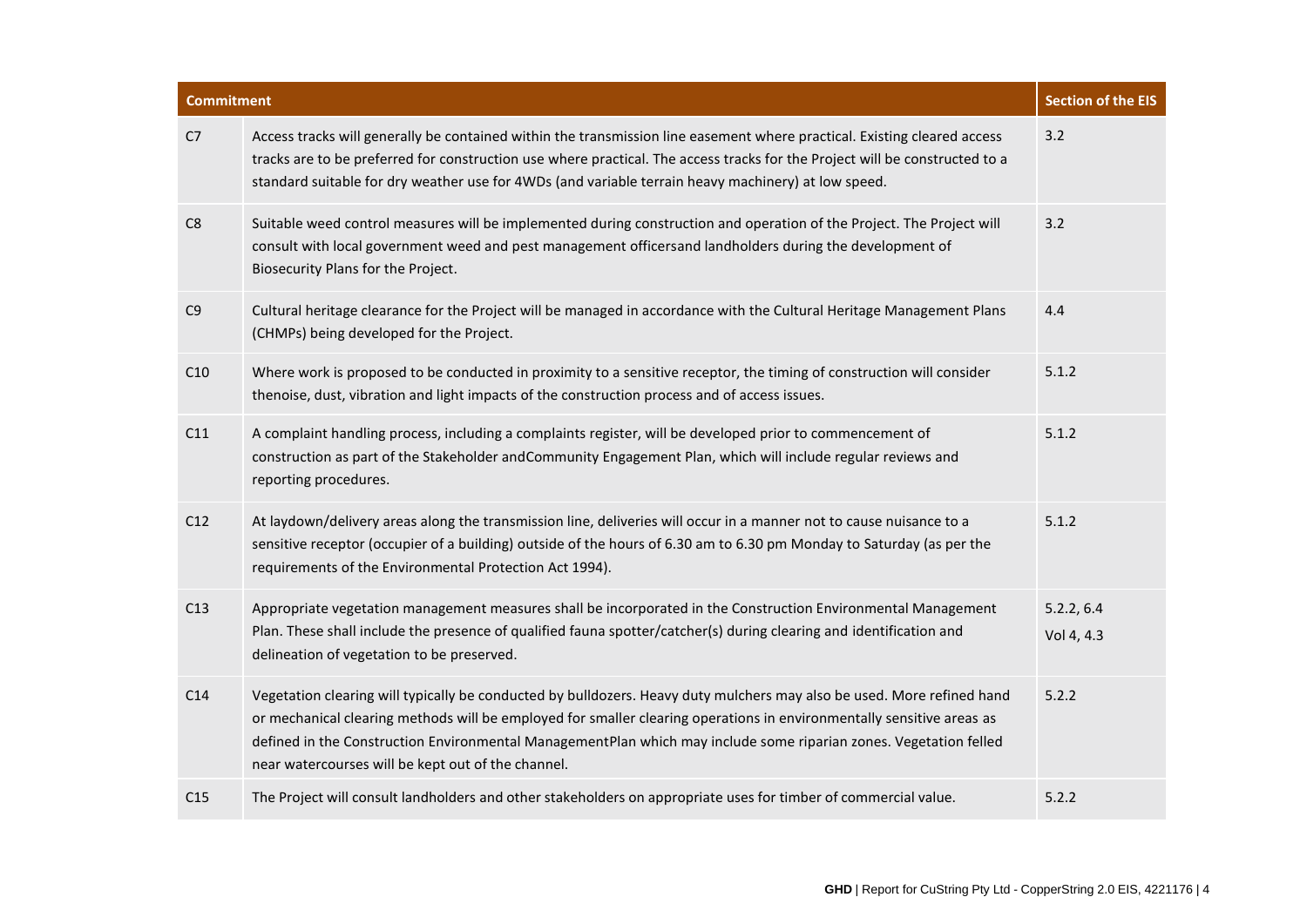| <b>Commitment</b> |                                                                                                                                                                                                                                                                                                                                                                                                                                             | <b>Section of the EIS</b>                            |
|-------------------|---------------------------------------------------------------------------------------------------------------------------------------------------------------------------------------------------------------------------------------------------------------------------------------------------------------------------------------------------------------------------------------------------------------------------------------------|------------------------------------------------------|
| C16               | Ongoing consultation with Landholders and resource tenement holders will continue through development of the<br>Project in accordance with land access protocols. This consultation process may include assessment of alternative<br>corridor routes, outcomes of all realignment must be done in accordance with project change request criteria.                                                                                          | 5.2.2<br>Vol 4 Attachment<br>A (sub 22.01,<br>22.08) |
| C17               | The Construction Environmental Management Plan shall include erosion and sediment control measures which takes<br>intoconsideration the International Erosion Control Association's Best Practice Erosion and Sediment Control Guidelines<br>(IECA, 2008). The plan will include onsite drainage, stormwater runoff control, vegetation clearing, earthworks, site exit<br>and egress points and soil stockpile management.                 | 5.2.3, 6.4, 9.5<br>Vol 4, 4.7                        |
| C18               | A plan for the handling and temporary storage of topsoil and spoil during construction activities at the transmission<br>tower sites will be developed as part of the Construction Environmental Management Plan.                                                                                                                                                                                                                           | 5.2.4                                                |
| C19               | In the unlikely event that blasting is required, a licenced contractor will be required to manage all health and safety risks.                                                                                                                                                                                                                                                                                                              | 5.2.4                                                |
| C <sub>20</sub>   | Helicopters will be employed as the primary means of installing insulator strings, conductor draw lines and overhead<br>earthwires to reduce additional vehicle movements and compaction of soils.                                                                                                                                                                                                                                          | 5.2.6                                                |
| C <sub>21</sub>   | The transmission network will be subject to a detailed testing and commissioning plan and a number of performance<br>trials to verify the integrity and safety of the transmission lines and substation infrastructure during the commissioning<br>phase and prior to operation. A series of system tests will be conducted to ensure power quality performance and will<br>fulfill any required Australian Energy Market Operator testing. | 5.4                                                  |
| C <sub>22</sub>   | A workforce attraction and retention strategy will be used to assist in establishing and stabilising the workforce for the<br>construction of the Project.                                                                                                                                                                                                                                                                                  | 6.1.1                                                |
| C <sub>23</sub>   | CuString will work with local government councils, education and training providers, and labour force suppliers to<br>developa local business participation strategy and an Indigenous Participation Plan, prior to construction, that will reflect:<br>Maximising local participation and employment (including work readiness if appropriate)<br>$\bullet$<br>Maximising Indigenous participation and employment                          | 6.1.1<br>Vol 4, 2.0                                  |
|                   | Employment of apprentices and trainees (including work readiness if appropriate).                                                                                                                                                                                                                                                                                                                                                           |                                                      |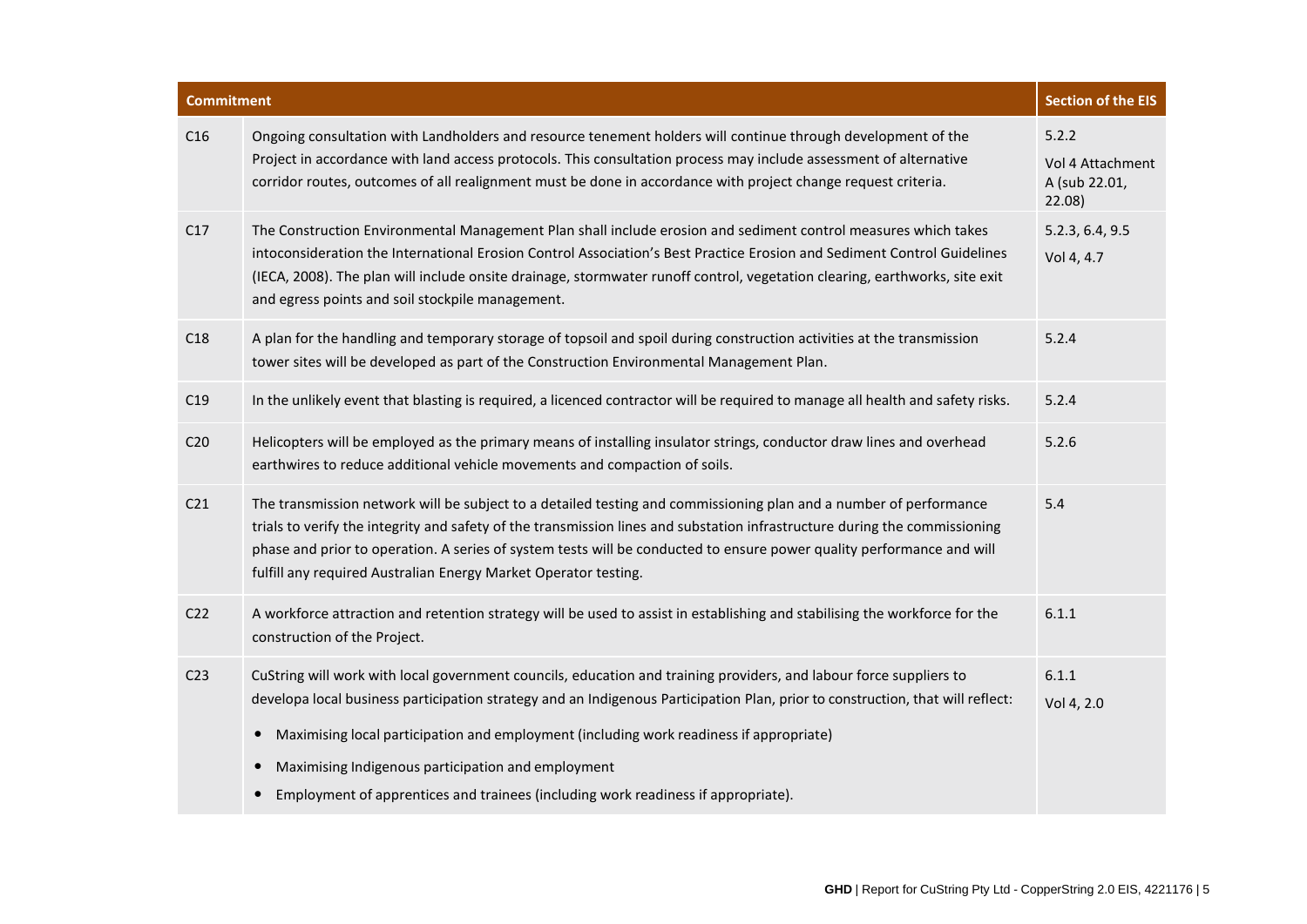| <b>Commitment</b> |                                                                                                                                                                                                                                                                                                                                                                                                                                                                                                                                                                                                                                                                                                                                                                                                                                                                                                                                                                                                                                                                                                                                                                                                                                                                                        | <b>Section of the EIS</b>                 |
|-------------------|----------------------------------------------------------------------------------------------------------------------------------------------------------------------------------------------------------------------------------------------------------------------------------------------------------------------------------------------------------------------------------------------------------------------------------------------------------------------------------------------------------------------------------------------------------------------------------------------------------------------------------------------------------------------------------------------------------------------------------------------------------------------------------------------------------------------------------------------------------------------------------------------------------------------------------------------------------------------------------------------------------------------------------------------------------------------------------------------------------------------------------------------------------------------------------------------------------------------------------------------------------------------------------------|-------------------------------------------|
| C <sub>24</sub>   | Construction camps will be developed (as needed) by specialist contractors that will construct and operate the camps.<br>Thecontractors will be responsible for ensuring the facilities meet all applicable occupational health and safety<br>requirements, including those relating to food preparation and storage, ablutions and water quality, vector and vermin<br>control and safety and emergency services. All camps will be built to current industry standards and the requirements of<br>local government laws and approval conditions. Meetings will be held with stakeholders from each LGA regarding<br>construction camp locations in accordance with consultation strategies and protocols to engage with regional<br>community hubs and LGA's chamber of commerce for future project development/participation opportunities.<br>Development approvals for workers accommodation will be obtained as part of individual Ministerial Infrastructure<br>Designation Proposals (MID) aligning with the construction hub areas described in the SEIS. However, where agreed<br>with an LGA and suitable to do so, an application for Material Change of Use (MCU) assessable under a local planning<br>scheme may be an alternative for some workers accommodation sites. | 6.1.2<br>Vol 4 Attachment<br>A (sub 5.09) |
| C <sub>25</sub>   | A Rehabilitation plan that outlines measures for rehabilitating temporary construction sites and associated<br>infrastructure (including temporary construction camps or clearing around substations), following completion of the<br>construction schedule will be developed.                                                                                                                                                                                                                                                                                                                                                                                                                                                                                                                                                                                                                                                                                                                                                                                                                                                                                                                                                                                                         | 6.1.2                                     |
| C <sub>26</sub>   | A Rehabilitation plan outlining the requirements for the rehabilitation of land cleared within the corridor selection<br>during construction will be provided prior to construction. Site and stage-specific rehabilitation sub-plans will also be<br>developed, and include tower assembly areas, tower pads, brake and winch sites, CEV Huts and temporary access tracks<br>not required during the operation and maintenance of the transmission infrastructure.                                                                                                                                                                                                                                                                                                                                                                                                                                                                                                                                                                                                                                                                                                                                                                                                                    | Vol 4, 4.4                                |
| C27               | Relevant approvals will be obtained for the use of existing or new bores to access water for the project. Where existing<br>bores are used to access water for the Project, a pump test and drawdown investigation will be undertakento ensure<br>adequate yields will be available for construction use and for surrounding users. Ongoing monitoring will be undertaken<br>and a management plan developed if yields decrease.                                                                                                                                                                                                                                                                                                                                                                                                                                                                                                                                                                                                                                                                                                                                                                                                                                                       | 7.1.4                                     |
| C <sub>28</sub>   | Water supplied for temporary camps will comply with the Australian Drinking Water Guidelines (2011), version 3.5.                                                                                                                                                                                                                                                                                                                                                                                                                                                                                                                                                                                                                                                                                                                                                                                                                                                                                                                                                                                                                                                                                                                                                                      | 7.1.4                                     |
| C <sub>29</sub>   | An adequate communications system will be established as part of the emergency planning and responseprocedures<br>developed for the Project.                                                                                                                                                                                                                                                                                                                                                                                                                                                                                                                                                                                                                                                                                                                                                                                                                                                                                                                                                                                                                                                                                                                                           | 7.2.1                                     |
|                   | <b>Chapter 4 Legislation and approvals</b>                                                                                                                                                                                                                                                                                                                                                                                                                                                                                                                                                                                                                                                                                                                                                                                                                                                                                                                                                                                                                                                                                                                                                                                                                                             |                                           |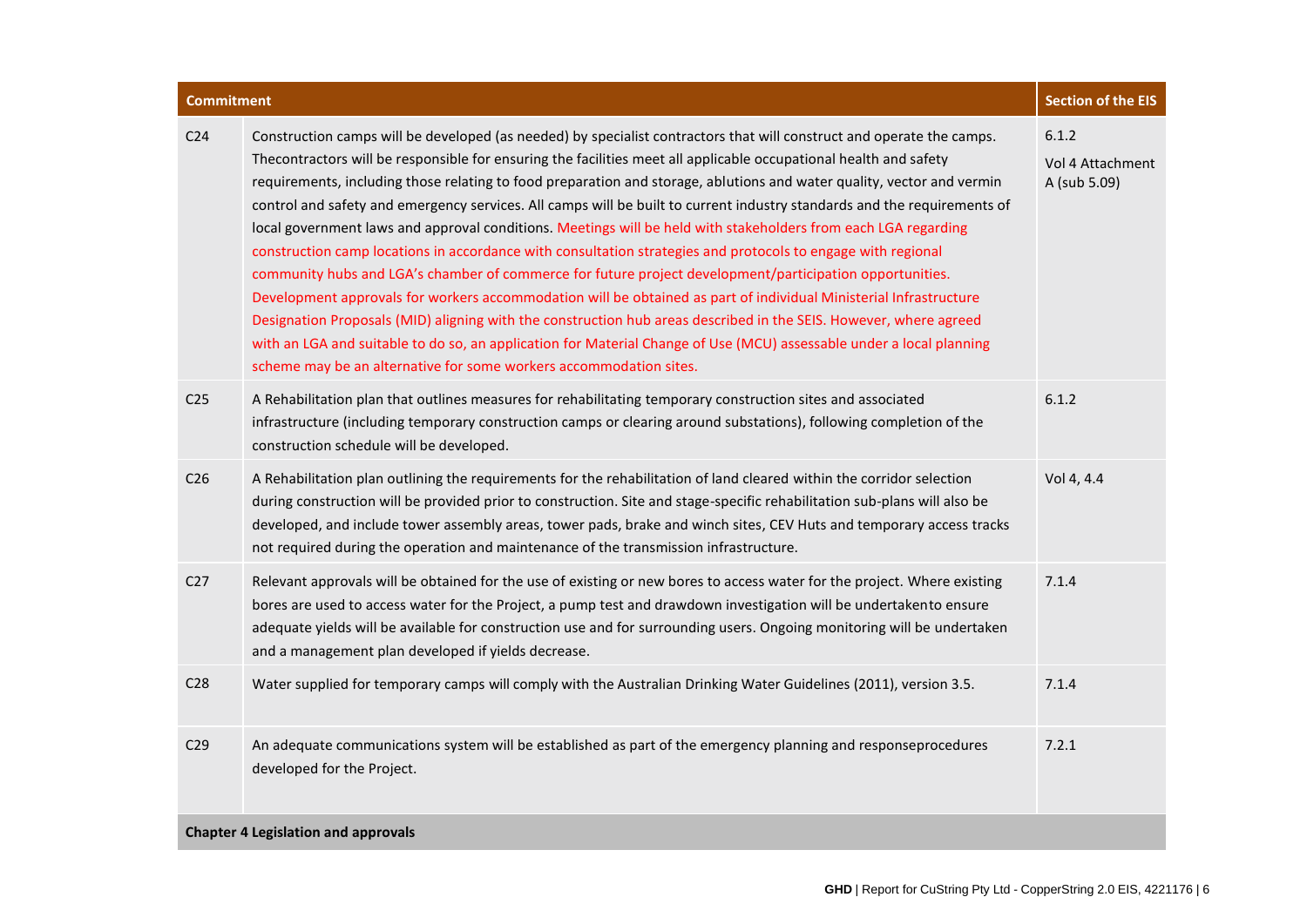| <b>Commitment</b>     |                                                                                                                                                                                                                                                                                                                                                                                                                                                                                                                                                                   | <b>Section of the EIS</b> |
|-----------------------|-------------------------------------------------------------------------------------------------------------------------------------------------------------------------------------------------------------------------------------------------------------------------------------------------------------------------------------------------------------------------------------------------------------------------------------------------------------------------------------------------------------------------------------------------------------------|---------------------------|
| C30                   | CuString will pursue a designation of premises by the Treasurer, Minister for Infrastructure and Planning or a local<br>government for deployment of infrastructure in accordance with Planning Act, Chapter 2, Part 5.                                                                                                                                                                                                                                                                                                                                           | 4.1.7<br>Appendix M       |
| C31                   | CuString will pursue regulatory approval to be licensed as a transmission authority and an electricity entity.                                                                                                                                                                                                                                                                                                                                                                                                                                                    | 4.1.7                     |
| C32                   | The final corridor selection for the Project will require an easement of 120 m in width, for the Renewable Energy Hub<br>and CopperString Core transmission line sections to allow for future duplication, 120 m in width for the interconnecting<br>lines with existing circuits at Ergon's Chumvale Substation and 60 m in width for the Mount Isa Augmentation and<br>southern connections to Selwyn and Woodya. Prior to the construction of the transmission network, the easements<br>required for the Project will need to have been acquired by CuString. | 4.1.7                     |
| <b>Chapter 5 Land</b> |                                                                                                                                                                                                                                                                                                                                                                                                                                                                                                                                                                   |                           |
| C33                   | CuString will consult with the owners of any other infrastructure (rail, road, electricity, gas and water) that the Project<br>maycross to detail the transmission line crossing, then once the detailed design and staging of the Project is finalised<br>arrangeany planned outages.                                                                                                                                                                                                                                                                            | 5.4                       |
| C34                   | Final design of the Corridor selection will avoid or be suitably distanced form areas including areas of:<br>Cultural significance<br>$\bullet$<br><b>Contaminated lands</b><br>Historical working and existing infrastructure.                                                                                                                                                                                                                                                                                                                                   | 5.4                       |
| C35                   | In circumstances when it is not possible to avoid, disturbances will be minimised, mitigated and remediated.                                                                                                                                                                                                                                                                                                                                                                                                                                                      |                           |
| C36                   | CuString commits to obtaining relevant Commonwealth, state and local approvals for the construction and operational<br>phases of the Project prior to construction.                                                                                                                                                                                                                                                                                                                                                                                               | 5.4                       |
| C37                   | CuString will prepare and implement an Environmental Management Plan as part of the additional management plans prior<br>to construction.                                                                                                                                                                                                                                                                                                                                                                                                                         | 5.4                       |
| C38                   | Separation distances to sensitive land uses will be maintained as far as practical to ensure amenity to visitors and local<br>residents are not adversely impacted                                                                                                                                                                                                                                                                                                                                                                                                | 5.5                       |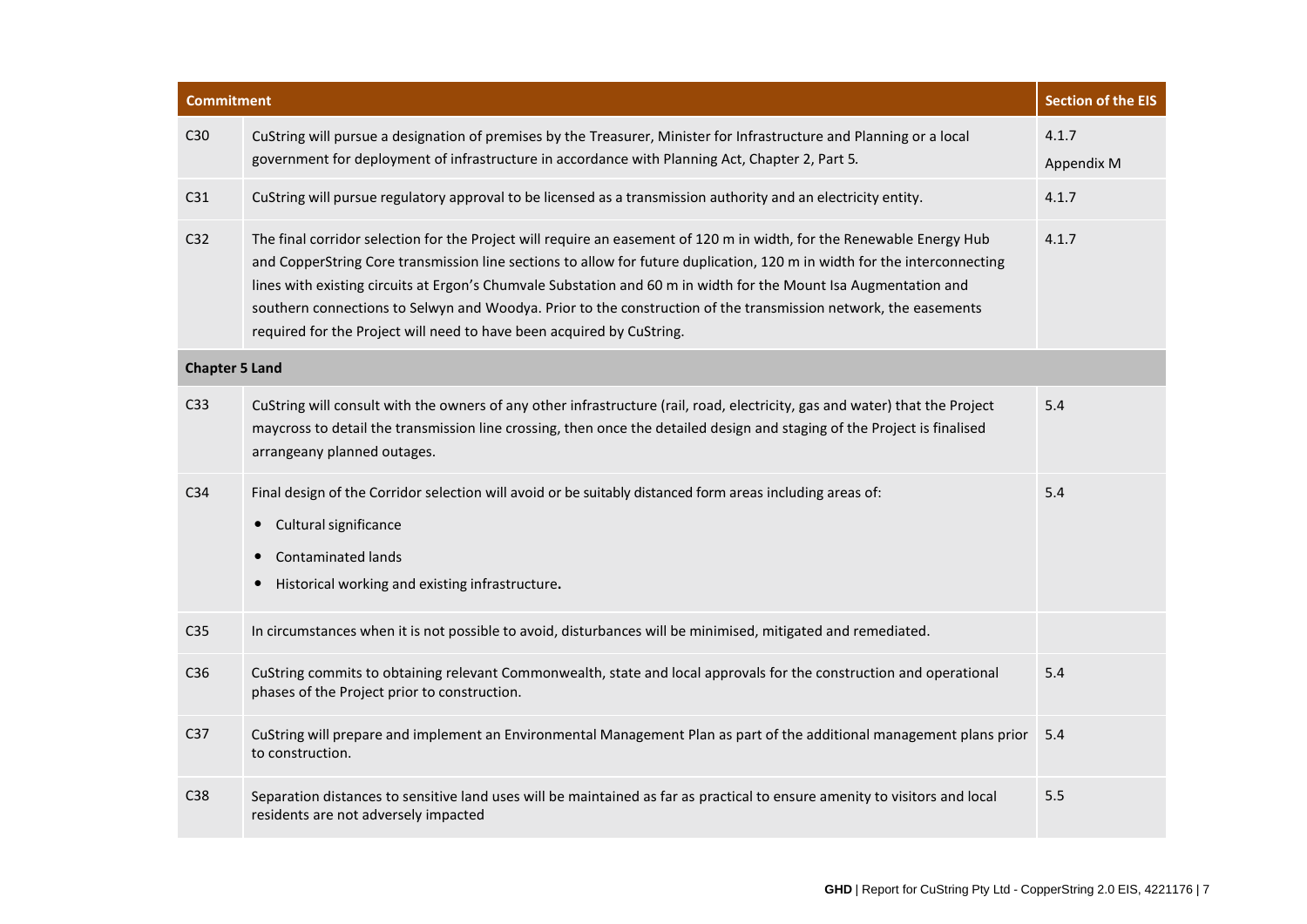| <b>Commitment</b>                  |                                                                                                                                                                                                                                                                                                                                                               | <b>Section of the EIS</b> |
|------------------------------------|---------------------------------------------------------------------------------------------------------------------------------------------------------------------------------------------------------------------------------------------------------------------------------------------------------------------------------------------------------------|---------------------------|
| C39                                | There will be ongoing engagement and consultation with landholders and stakeholders to exchange information on Project<br>infrastructure design and construction to investigate how land use conflicts can be managed.                                                                                                                                        | 5.5                       |
| C40                                | Rural land fragmentation and disturbance to landholder practices will be avoided and ongoing consultation with landholders 5.5<br>will occur during the detailed design to minimise and mitigate disruptions to agricultural production.                                                                                                                      |                           |
| C41                                | Exploration and mining lease land will be avoided as far as practicable to mitigate disruptions to current and future mining<br>operations. Consultation with tenure holders will be ongoing during the design and construction phases of the Project to<br>consider how to avoid and minimise disruptions to existing mining operations.                     | 5.5                       |
| C42                                | Infrastructure placed within Stock routes will be avoided as far as practicable to mitigate disruptions to operation of stock<br>routes.                                                                                                                                                                                                                      | 5.5                       |
| C43                                | Further investigations prior to construction will be undertaken to ensure that disused and abandoned workings will be<br>avoided as far as practical to mitigate risk to Project personnel and property.                                                                                                                                                      | 5.5                       |
| C44                                | Disturbance to potentially contaminated land will be avoided as far as practical through discussion with landholders to<br>further delineate known sites and identify potential contamination on properties not listed on the EMR. Site Project<br>infrastructure and activities will be located away from potentially contaminated land as far as practical. | 5.5                       |
| C45                                | Further consultation with landholders and other stakeholders such as the Department of Defence will be undertaken to<br>further define UXO risk.                                                                                                                                                                                                              | 5.5                       |
| C46                                | In-principle approval for the construction of the Project prior to registration of easements on State leasehold land will be<br>sought from DNRME. In-principle approval should be appropriately conditioned with consideration to landholder consent,<br>cultural heritage and native title assessments and insurance requirements.                          | 5.5                       |
| C47                                | Landholder agreements will be secured and managed in accordance with Volume 3 Appendix E Land acquisition protocol.                                                                                                                                                                                                                                           | 5.5                       |
| C48                                | Mitigation and management measures detailed in Volume 3 Appendix O Visual amenity will be reviewed and considered in<br>detailed design including tower heights, tower placement and vegetation screening for substations.                                                                                                                                    | 5.5                       |
| <b>Chapter 6 Geology and soils</b> |                                                                                                                                                                                                                                                                                                                                                               |                           |
| C49                                | An unexpected finds protocol will be developed as part of the environmental management plan with procedures to<br>follow inthe event of discovery of fossils or items of heritage significance.                                                                                                                                                               | 6.4                       |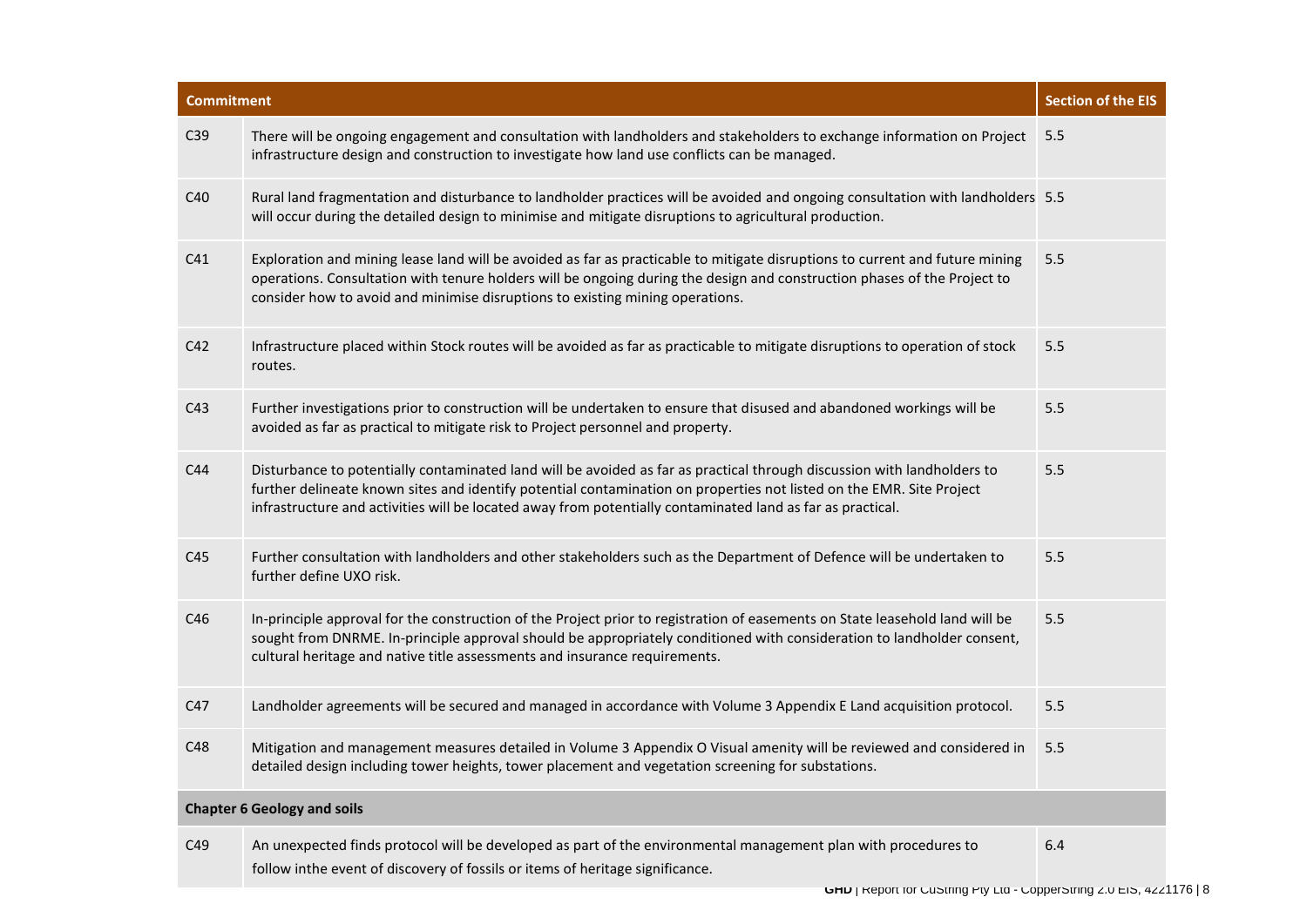| <b>Commitment</b> |                                                                                                                                                                                                                                                                                                                                                                                                                                                                                                                                                                                                                                                                                                                                                                                                                                          | <b>Section of the EIS</b>                          |
|-------------------|------------------------------------------------------------------------------------------------------------------------------------------------------------------------------------------------------------------------------------------------------------------------------------------------------------------------------------------------------------------------------------------------------------------------------------------------------------------------------------------------------------------------------------------------------------------------------------------------------------------------------------------------------------------------------------------------------------------------------------------------------------------------------------------------------------------------------------------|----------------------------------------------------|
| C50               | CuString will develop Road Use and Traffic Management Plans which will address wet weather aspects associated with<br>theuse of unsealed access tracks.<br>Many soils in the study area are susceptible to varying types of erosion. To mitigate this impact, an erosion and<br>sedimentcontrol plan will be developed prior to construction and implemented. These plans will include measures to<br>avoid, manage or mitigate potential risk to soils, including specific reference to management/mitigation of risks<br>associated with salinity, specifically providing evidence of no clearing in salinity expression areas. This will be used in<br>conjunction with a vegetation management plan and rehabilitation plan which will include actions suitable to manage or<br>prevent cumulative impacts to the geology and soils. | 6.4<br>Vol 4 Attachment<br>A (sub 11.05,<br>11.14) |
|                   | <b>Chapter 7 Flora and fauna</b>                                                                                                                                                                                                                                                                                                                                                                                                                                                                                                                                                                                                                                                                                                                                                                                                         |                                                    |
| C51               | Direct impact to areas of high ecological value will be avoided or minimised through the process of corridor<br>realignments or spanned across wherever possible using higher towers as appropriate to the ecological values and the<br>terrain constraints. In areas of high ecological value this will enable vegetation below 20 m to be retained and mature<br>trees over 20 m may be trimmed if necessary for safety and operational requirements.                                                                                                                                                                                                                                                                                                                                                                                  | 7.5                                                |
| C52               | Direct impact to watercourses by transmission towers will be avoided by implementing buffer distances and sighting<br>towers so the alignment can completely span waterways. No towers will be located within a watercourse or its riparian<br>zone.                                                                                                                                                                                                                                                                                                                                                                                                                                                                                                                                                                                     | 7.3.11                                             |
| C53               | Micro-siting of towers will occur to avoid key localised ecological resources such breeding, nesting or refuge sites for<br>conservation significant species such as the black-throated finch (southern), squatter pigeon (southern), Julia Creek<br>dunnart, ornamental snake, greater glider.                                                                                                                                                                                                                                                                                                                                                                                                                                                                                                                                          | 7.3.11                                             |
| C54               | In areas of importance for conservation significant species where high levels of fauna connectivity is unavoidably<br>impacted, retention of remnant vegetation strips will be considered to maintain connectivity and reduce habitat<br>fragmentation / isolation. This will be undertaken in areas where the vegetation strips will not impact the operational<br>safetyof the network infrastructure.                                                                                                                                                                                                                                                                                                                                                                                                                                 | 7.4.1                                              |
| C55               | Temporary and permanent structures and infrastructure will be located in areas of non-remnant or least concern<br>vegetation to minimise clearing of high value vegetation (in particular of concern)                                                                                                                                                                                                                                                                                                                                                                                                                                                                                                                                                                                                                                    | 7.4.1                                              |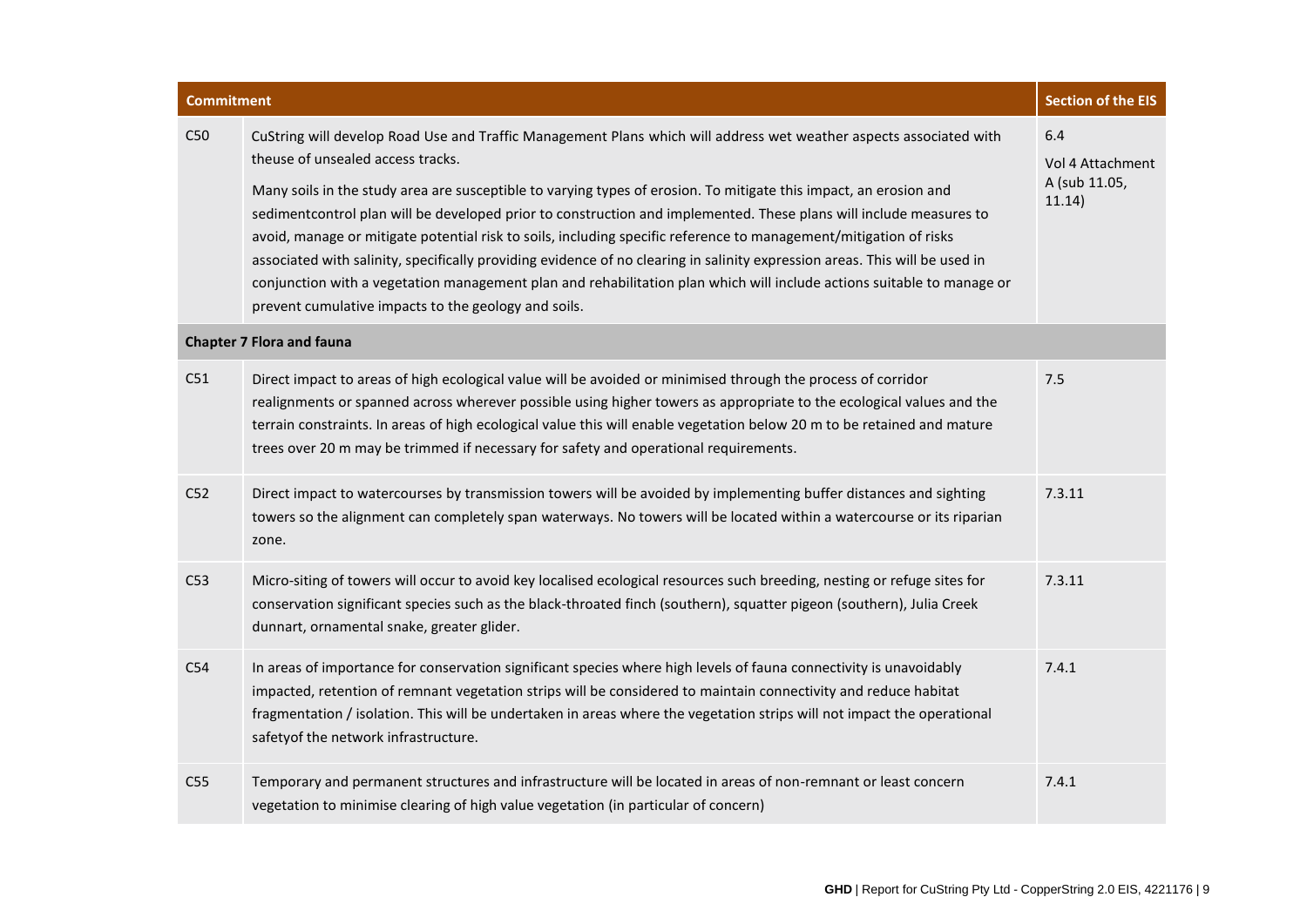| <b>Commitment</b> |                                                                                                                                                                                                                                                                                                                                                                                                                                                                                                                                                                                                                                                                                                                                                                                                                                                                                                                                                                                                                                                                                                                                                                                                                                                                                                                                                                                                                                                                                                                                                                                                                    | <b>Section of the EIS</b>                                 |
|-------------------|--------------------------------------------------------------------------------------------------------------------------------------------------------------------------------------------------------------------------------------------------------------------------------------------------------------------------------------------------------------------------------------------------------------------------------------------------------------------------------------------------------------------------------------------------------------------------------------------------------------------------------------------------------------------------------------------------------------------------------------------------------------------------------------------------------------------------------------------------------------------------------------------------------------------------------------------------------------------------------------------------------------------------------------------------------------------------------------------------------------------------------------------------------------------------------------------------------------------------------------------------------------------------------------------------------------------------------------------------------------------------------------------------------------------------------------------------------------------------------------------------------------------------------------------------------------------------------------------------------------------|-----------------------------------------------------------|
| C56               | A Flora and Fauna Management Plan will be developed prior to construction commencing. The Flora and Fauna<br>Management Plan will include details relevant to the general management of flora and fauna impacts as well as Species<br>Management Plans for identified conservation significant species that will be impacted. Where necessary, the Flora and<br>Fauna Management Plan will incorporate flora and fauna monitoring activities. Specifically, ongoing monitoring and<br>surveyrequirements necessary to assess the persistence and health of conservation significant populations will be<br>outlined (i.e. EVNT flora and fauna species impacted by the Project). For more information on the flora and fauna<br>management plan, refer to Volume 3 Appendix O Environmental management plan.                                                                                                                                                                                                                                                                                                                                                                                                                                                                                                                                                                                                                                                                                                                                                                                                       | 7.5                                                       |
| C57               | The Construction Environmental Management Plan will include rehabilitation measures for areas to be temporarily<br>disturbed during construction will be developed prior to construction commencing with the overall aim of minimising the<br>amount of land disturbed at any one time during the construction of the Project. As soon as practicable after cleared areas<br>are no longer required (i.e. temporary construction camps, laydown areas, quarries, borrows, turning circles and access<br>tracks), rehabilitation will commence. Temporary construction infrastructure will be decommissioned and removed from<br>site. The sites will then be rehabilitated. Rehabilitation measures will include:<br>Removal of potentially hazardous stored substances<br>$\bullet$<br>Remediation of any contaminated areas<br>$\bullet$<br>Grading of disturbed surface to a state generally consistent with a natural topography (if required) and to ensure<br>thatpermanent drainage lines are not compromised<br>Application of topsoil and revegetation with species adapted to the site.<br>$\bullet$<br>Requirements and mechanisms for post-construction monitoring of rehabilitation success.<br>Certain vegetation cleared during construction may be chipped or mulched and used in the rehabilitation of erosion<br>proneareas. Any temporary watercourse crossings will be rehabilitated to a similar profile to minimise flood erosion risks.<br>The Construction Environmental Management Plan include procedures for revegetation species selection, ground<br>preparation and sowing/planting. | 6.1.2, 6.4, 7.5, 8.5<br>Vol 4 Attachment<br>A (sub 17.11) |
| C58               | The corridor selection will be located to avoid disturbances within sensitive areas mapped as wetlands and semi-<br>evergreen vine thicket.                                                                                                                                                                                                                                                                                                                                                                                                                                                                                                                                                                                                                                                                                                                                                                                                                                                                                                                                                                                                                                                                                                                                                                                                                                                                                                                                                                                                                                                                        | 7.5                                                       |
| C59               | A Construction Environmental Management Plan which includes weed and pest management measures will be<br>developed prior to construction commencing. The plan will include details relating to the monitoring, management and,<br>where necessary, treatment of weeds, disposal of green waste, and vehicle/plant weed wash down protocols.                                                                                                                                                                                                                                                                                                                                                                                                                                                                                                                                                                                                                                                                                                                                                                                                                                                                                                                                                                                                                                                                                                                                                                                                                                                                        | 7.5<br>Vol 4 Attachment<br>A (sub 20.02)                  |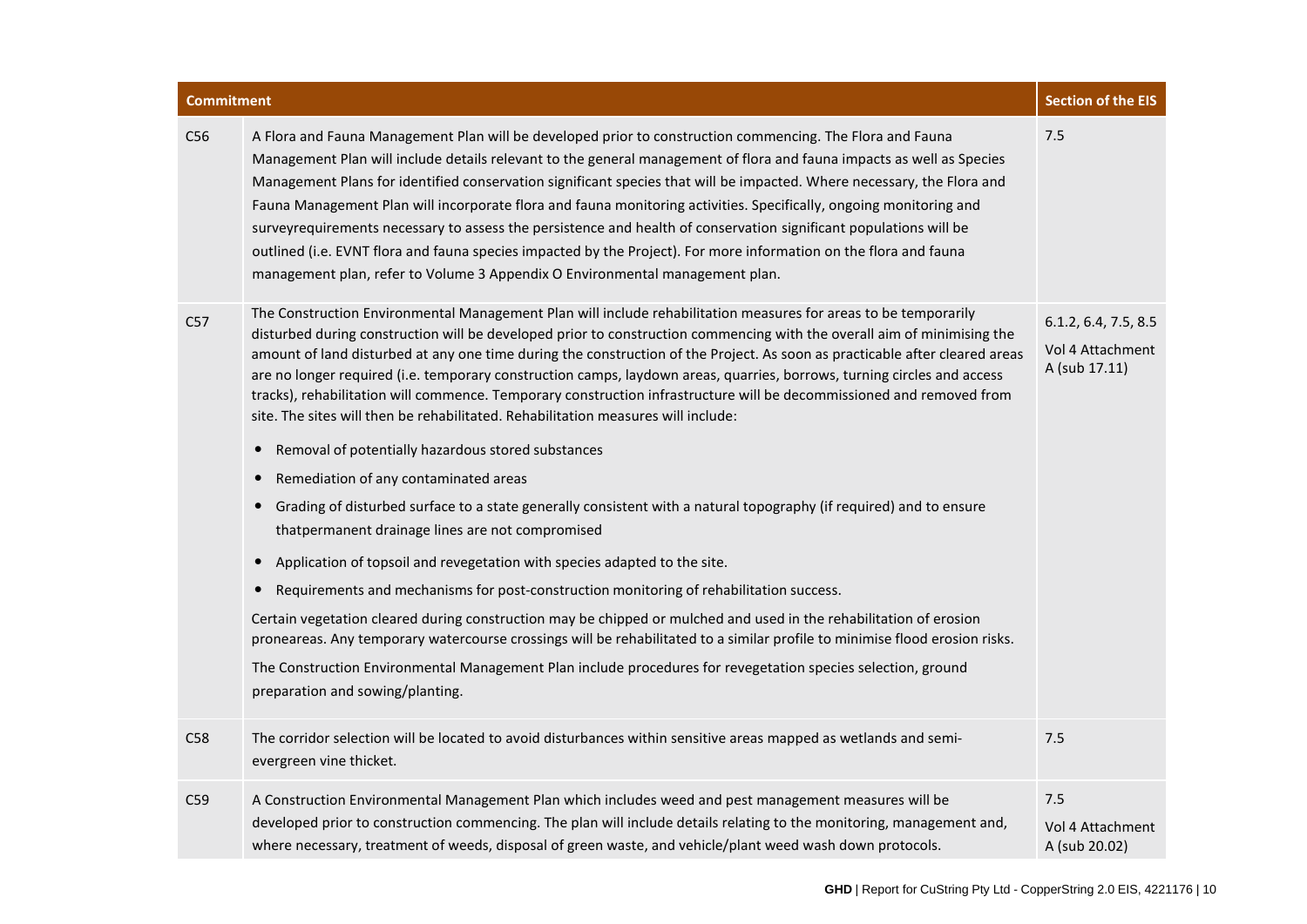| <b>Commitment</b> |                                                                                                                                                                                                                                                                                                                                                                                                                                                                                                                      | <b>Section of the EIS</b>                                |
|-------------------|----------------------------------------------------------------------------------------------------------------------------------------------------------------------------------------------------------------------------------------------------------------------------------------------------------------------------------------------------------------------------------------------------------------------------------------------------------------------------------------------------------------------|----------------------------------------------------------|
| C60               | Pre-clearance surveys will be undertaken during the detailed design phase within known and potential habitat areas of<br>conservation significant species and within significant communities such as Of Concern REs and Essential Habitat in<br>order to plan infrastructure placement, tower heights, spans and resulting clearing to avoid known occurrences and<br>habitat for conservation significant species.                                                                                                  | 7.5<br>Vol 4 Attachment<br>A (sub 11.16)                 |
| C61               | The extent of vegetation clearing (and no-go areas) will be clearly identified on construction plans and in the field using<br>high visibility fencing or flagging in the vicinity of high conservation significant areas. Clearing extent will be<br>communicatedto construction supervisors.                                                                                                                                                                                                                       | 7.5                                                      |
| C62               | Where infrastructure must cross waterways, areas of existing disturbance (i.e. existing tracks or clearing) will be used.<br>Where this is not practicable, the Project footprint will be minimised and the stumps of large habitat trees retained.<br>Waterway crossings in known habitat for conservation significant flora and fauna species will aim to avoid occurrences<br>of conservation significant flora species. Transmission lines will span across the riparian habitat corridors wherever<br>possible. | 7.5                                                      |
| C63               | A CEMP will be prepared and implemented for standards such as weed hygiene, erosion, fuels and hazardous<br>substances, fire, etc. The CEMP will include protocols to limit injury and mortality to fauna including management of<br>risksassociated with open excavations, trenching, waterbodies and responses and reporting for roadkill and adverse<br>incident protocols                                                                                                                                        | 7.5<br>Vol 4 Attachment<br>A (sub 20.02)                 |
| C64               | A Traffic Management Plan will be developed for the construction site with designated access routes, speed limits and<br>sensitive ecological areas (i.e. particularly areas where squatter pigeons have the potential to occur on access roads).                                                                                                                                                                                                                                                                    | 7.5<br>Vol 4 Attachment<br>A (sub 5.03, 12.03,<br>12.06) |
| C65               | Erosion and sediment control measures will be developed as part of the CEMP for the Project.                                                                                                                                                                                                                                                                                                                                                                                                                         | 7.5<br>Vol 4 Attachment<br>A (sub 17.11)                 |
| C66               | A Waste management procedure will be prepared as part of the CEMP. These will detail the location and specifications<br>for disposal and removal of waste from the construction site. Responsible waste management practices (e.g. not leaving<br>out food waste and not feeding wildlife) will be implemented and followed by all construction personnel. All waste will<br>be stored in secure temporary holding containers and transported off site.                                                              | 7.5<br>Vol 4 Attachment<br>A (sub 14.09)                 |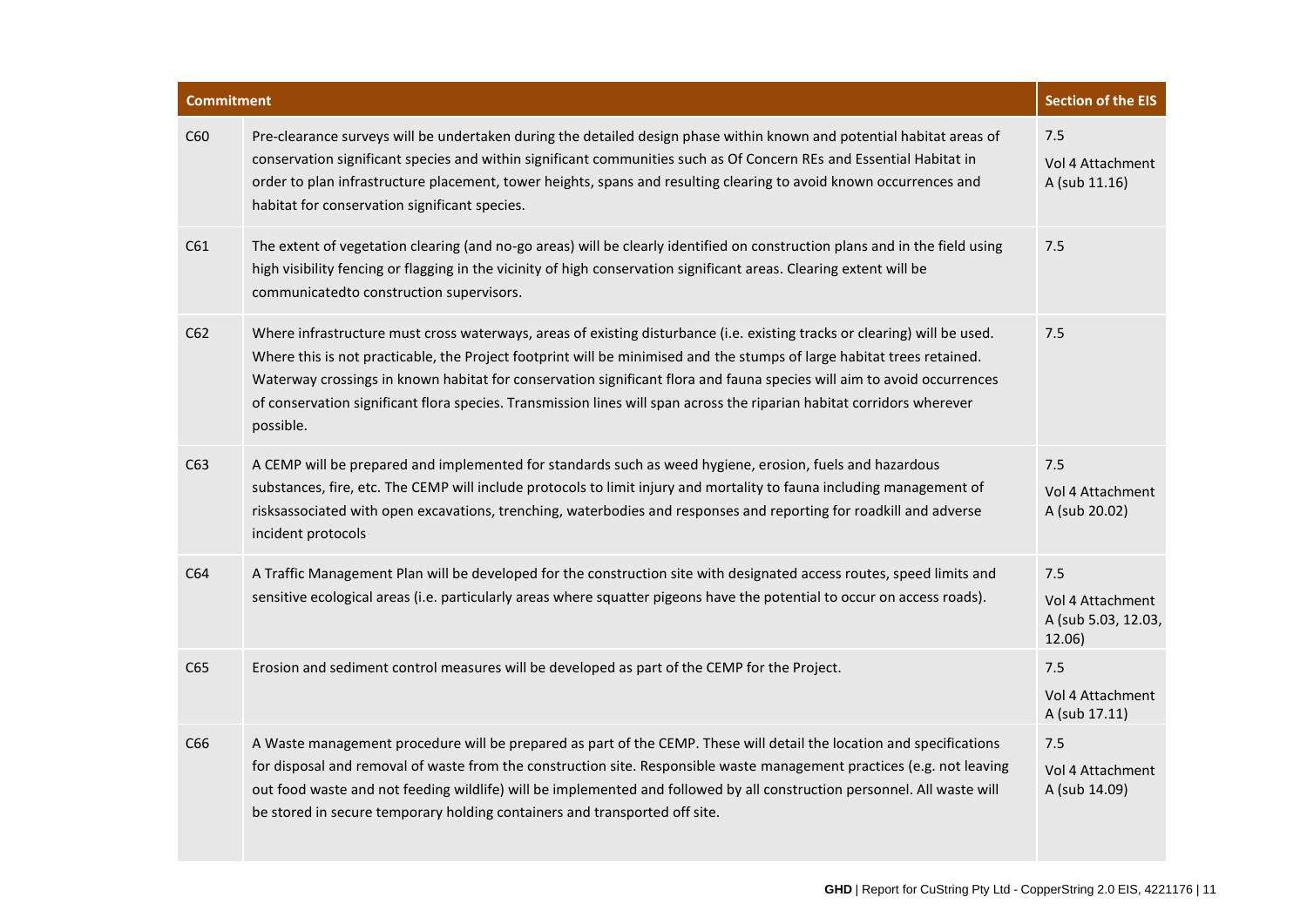| <b>Commitment</b> |                                                                                                                                                                                                                                                                                                                                                                                                                                                               | <b>Section of the EIS</b> |
|-------------------|---------------------------------------------------------------------------------------------------------------------------------------------------------------------------------------------------------------------------------------------------------------------------------------------------------------------------------------------------------------------------------------------------------------------------------------------------------------|---------------------------|
|                   | <b>Chapter 8 Biosecurity</b>                                                                                                                                                                                                                                                                                                                                                                                                                                  |                           |
| C67               | Management strategies with reference to biosecurity will be developed to reflect the level of risk proposed for Project<br>activities and Project work fronts.                                                                                                                                                                                                                                                                                                | 8.4.6                     |
| C68               | All relevant personnel working in the field on the Project will receive an induction regarding biosecurity matters and<br>management requirements relevant to their specific work activities and Project work front.                                                                                                                                                                                                                                          | 8.4.6                     |
| C69               | A weed and pest biosecurity survey will be undertaken over of the corridor selection within six months of construction<br>commencing in that section.                                                                                                                                                                                                                                                                                                         | 8.5                       |
| C70               | The Construction Contractor(s) will undertake a detailed assessment of biosecurity risks associated with specific work<br>activities and construction methods                                                                                                                                                                                                                                                                                                 | 8.5                       |
| C71               | Prior to leaving their point of origin for access to the Project site, all vehicles, plant, equipment and machinery shall be<br>cleaned down and be accompanied by a current and certified Biosecurity Declaration Form from the entity responsible<br>forthe clean down.                                                                                                                                                                                     | 8.5                       |
| C72               | CuString will develop and implement a movement control plan and species specific biosecurity treatment procedures.                                                                                                                                                                                                                                                                                                                                            | 8.5                       |
| C <sub>73</sub>   | Biosecurity will be managed in accordance with the Construction Environment Management Plan, Prior to leaving a<br>Project work front, or moving between Project work fronts or biosecurity risk areas, allvehicles, plant, equipment and<br>machinery shall undergo clean down at designated facilities and a new Biosecurity Declaration Form completed. Any<br>specific landholder requirements will also be noted as part of the clean down requirements. | 8.5                       |
|                   | <b>Chapter 9 Water resources and water quality</b>                                                                                                                                                                                                                                                                                                                                                                                                            |                           |
| C <sub>74</sub>   | Access tracks, stockpiles, and laydown/delivery areas will be located as far as practicable away from important<br>wetlands, waterways and drainage lines.                                                                                                                                                                                                                                                                                                    | 9.4.1                     |
| C75               | Taller transmission line structures will be employed near waterways to ensure that spanning of riparian vegetation is<br>achieved where practicable and disturbance is minimised.                                                                                                                                                                                                                                                                             | 9.4.1                     |
| C76               | Riparian vegetation will be retained where practicable to maintain waterway bank stability.                                                                                                                                                                                                                                                                                                                                                                   | 9.4.1                     |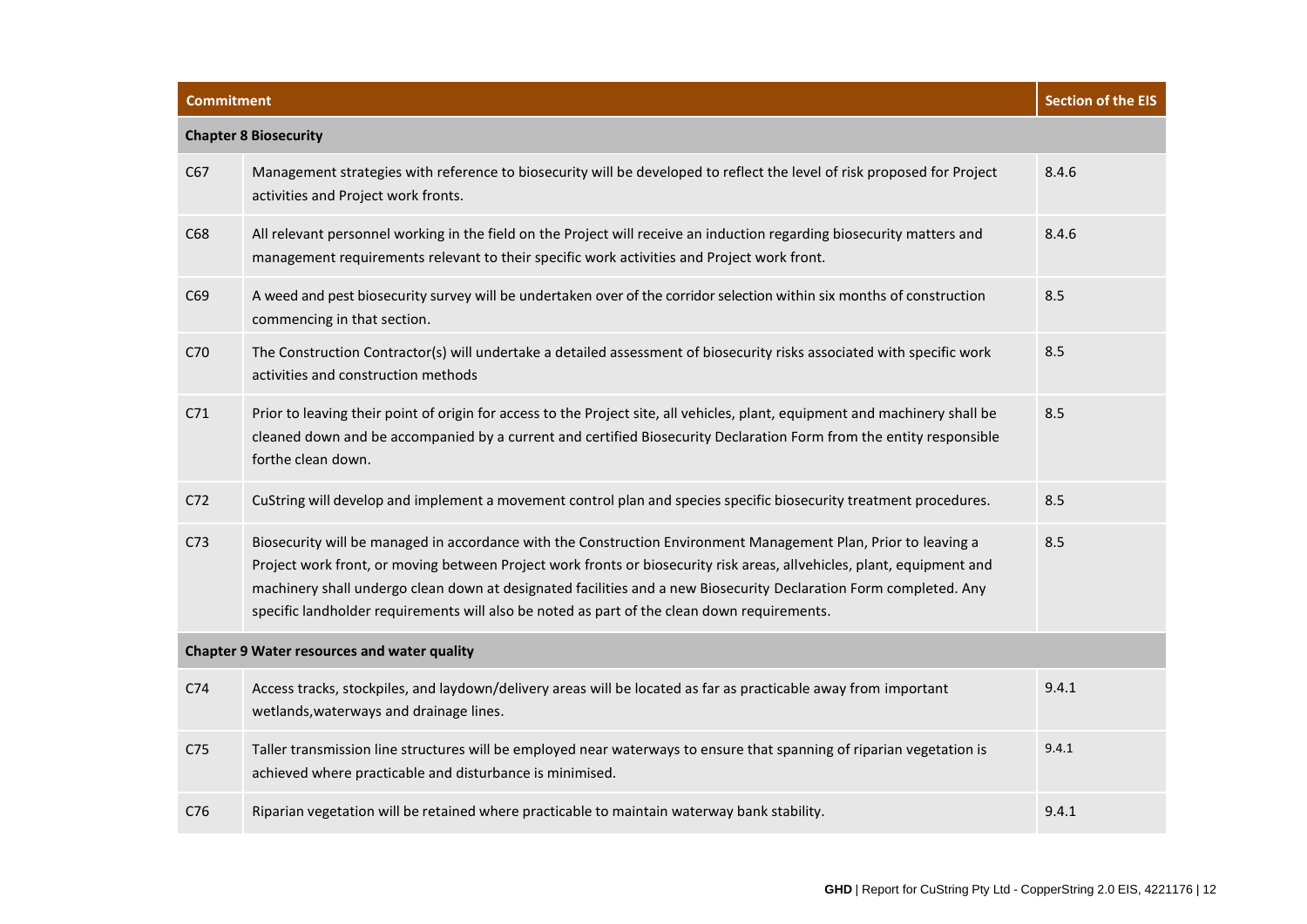| <b>Commitment</b> |                                                                                                                                                                                                                                                                                                                                                                                                                                                                                                                                                                                                                                                                               | <b>Section of the EIS</b>                |
|-------------------|-------------------------------------------------------------------------------------------------------------------------------------------------------------------------------------------------------------------------------------------------------------------------------------------------------------------------------------------------------------------------------------------------------------------------------------------------------------------------------------------------------------------------------------------------------------------------------------------------------------------------------------------------------------------------------|------------------------------------------|
| C77               | Ground disturbance will be minimised wherever practical by using existing cleared areas for construction<br>laydown/deliveryareas and material stockpiles.                                                                                                                                                                                                                                                                                                                                                                                                                                                                                                                    | 9.4.1                                    |
| C78               | All disturbed areas will be rehabilitated as soon as practicable in order to establish ground cover and limit the duration<br>thatdisturbed ground surfaces are exposed to erosive processes.                                                                                                                                                                                                                                                                                                                                                                                                                                                                                 | 9.5                                      |
| C79               | A construction Water Plan will be developed during the detailed design phase with consultation of Department of<br>Regional Development, Manufacturing and Water (DRDMW). This plan will include all sources of taking water,<br>identifying locations where water will be acquired from, amount of water (outlining maximum limits), locations of<br>potential water interference, and any new or modified works that will capture overland flow for construction purposes<br>and associated approvals.<br>Water resource objectives and mitigation controls during the project will be outlined in the Water Plan as well as being<br>in accordance with the Framework EMP. | 9.5<br>Vol 4 Attachment<br>A (sub 15.12) |
| C80               | Careful consideration of site constraints and placement of towers and associated infrastructure to avoid/minimise direct<br>disturbance to water features.                                                                                                                                                                                                                                                                                                                                                                                                                                                                                                                    | 9.5                                      |
| C81               | Waterway crossings the Project traverses will be identified as waterway barrier works, and existing access tracks will be<br>utilised wherever possible for access to the Project and when crossing waterways comply with DAF Accepted<br>development requirements for operational work that is constructing or raising waterway barrier works.                                                                                                                                                                                                                                                                                                                               | 9.5<br>Vol 4 Attachment<br>A (sub 17.31) |
| C82               | Use existing licensed and authorised sources of construction material (e.g. aggregate) from local suppliers.                                                                                                                                                                                                                                                                                                                                                                                                                                                                                                                                                                  | 9.5                                      |
| C83               | Implement best practice erosion and sediment controls during construction.                                                                                                                                                                                                                                                                                                                                                                                                                                                                                                                                                                                                    | 9.5                                      |
| C84               | Design temporary and permanent infrastructure with industry standard stormwater management controls.                                                                                                                                                                                                                                                                                                                                                                                                                                                                                                                                                                          | 9.5                                      |
| C85               | Locate permanent infrastructure away from flood prone areas where practicable or provide appropriate flood immunity<br>in accordance with design requirements.                                                                                                                                                                                                                                                                                                                                                                                                                                                                                                                | 9.5                                      |
| C86               | Utilise existing licenced and authorised water sources during construction in consultation with Council, DNRME and<br>landholders                                                                                                                                                                                                                                                                                                                                                                                                                                                                                                                                             | 9.5                                      |
| C87               | Transport, store, use and dispose potentially contaminating substances in accordance with manufactures specifications,<br>legislative requirements and industry best practice                                                                                                                                                                                                                                                                                                                                                                                                                                                                                                 | 9.5                                      |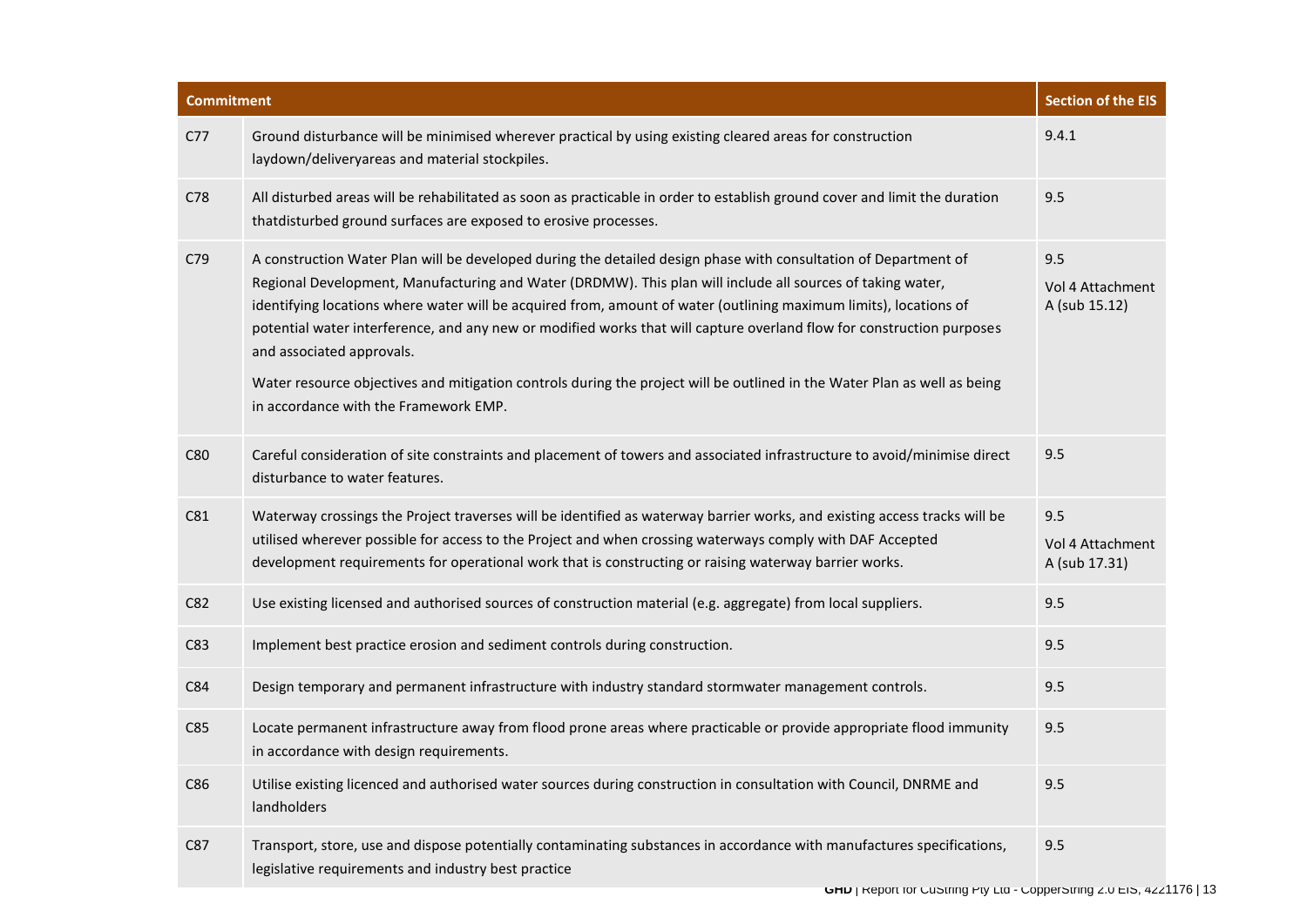| <b>Commitment</b>                     |                                                                                                                                                                                                                                                                                                                                                                                                                                                                                                                                                                                                                                                                                                                                                                                                                                                                                                                                     | <b>Section of the EIS</b>                |
|---------------------------------------|-------------------------------------------------------------------------------------------------------------------------------------------------------------------------------------------------------------------------------------------------------------------------------------------------------------------------------------------------------------------------------------------------------------------------------------------------------------------------------------------------------------------------------------------------------------------------------------------------------------------------------------------------------------------------------------------------------------------------------------------------------------------------------------------------------------------------------------------------------------------------------------------------------------------------------------|------------------------------------------|
| C88                                   | Design, construct, operate and decommission STPs in accordance with manufactures specifications, legislative<br>requirements and industry best practice.                                                                                                                                                                                                                                                                                                                                                                                                                                                                                                                                                                                                                                                                                                                                                                            | 9.5                                      |
| C89                                   | During the project design and preconstruction phase, waterway assessments (in addition to those already undertaken<br>during the EIS Phase) will be undertaken that will capture on ground physical and hydrological fish habitat attributes to<br>confirm whether a particular drainage or waterway feature is a defined waterway that provides for fish passage. Theses<br>assessment will be undertaken we reference to the attributes that define a waterway as described in the DAF factsheet<br>'what is a waterway' (DAF,2017). A pre-lodgement meeting with DAF to assist in the determination of potential<br>waterway barrier works that might be triggered as part of the project. Where the project requires crossing works<br>within a DAF waterway and those works cannot meet the ADR a a development approval will be obtained for waterway<br>barrier works prior to commencement of construction in the waterway. | 9.5<br>Vol 4 Attachment<br>A (sub 17.35) |
|                                       | <b>Chapter 10 Air and greenhouse gas</b>                                                                                                                                                                                                                                                                                                                                                                                                                                                                                                                                                                                                                                                                                                                                                                                                                                                                                            |                                          |
| C90                                   | CuString will consider implementation of the following mitigation opportunities for the management of air quality:<br>Development of dust and stockpile management procedures within the Environmental Management Plan<br>$\bullet$<br>Undertake progressive rehabilitation and stabilisation of disturbed areas in accordance with a rehabilitation plan<br>$\bullet$<br>Maintain a complaints register for the management and tracking of complaints<br>$\bullet$<br>Development of a Greenhouse gas offset plan.<br>$\bullet$                                                                                                                                                                                                                                                                                                                                                                                                    | 10.4                                     |
| C91                                   | CuString will consider implementation of mitigation measures to reduce the production of greenhouse gases with<br>regardsto fuel combustion and gas-insulated electrical components.<br>Offset strategies will also include the development of a GHG Offset Plan and consideration of options regarding GreenPower<br>sources from a renewable source or contributions to another credited offset program. This strategy willdepend on Federal<br>and State climate change policy current at the time the Project is approved.                                                                                                                                                                                                                                                                                                                                                                                                      | 10.5<br>Appendix V                       |
| <b>Chapter 11 Noise and vibration</b> |                                                                                                                                                                                                                                                                                                                                                                                                                                                                                                                                                                                                                                                                                                                                                                                                                                                                                                                                     |                                          |
| C92                                   | Traffic Control Plans will be prepared immediately prior to construction by the Construction Contractor which will<br>illustrate the access routes to the site for points along the corridor selection.                                                                                                                                                                                                                                                                                                                                                                                                                                                                                                                                                                                                                                                                                                                             | 11.4                                     |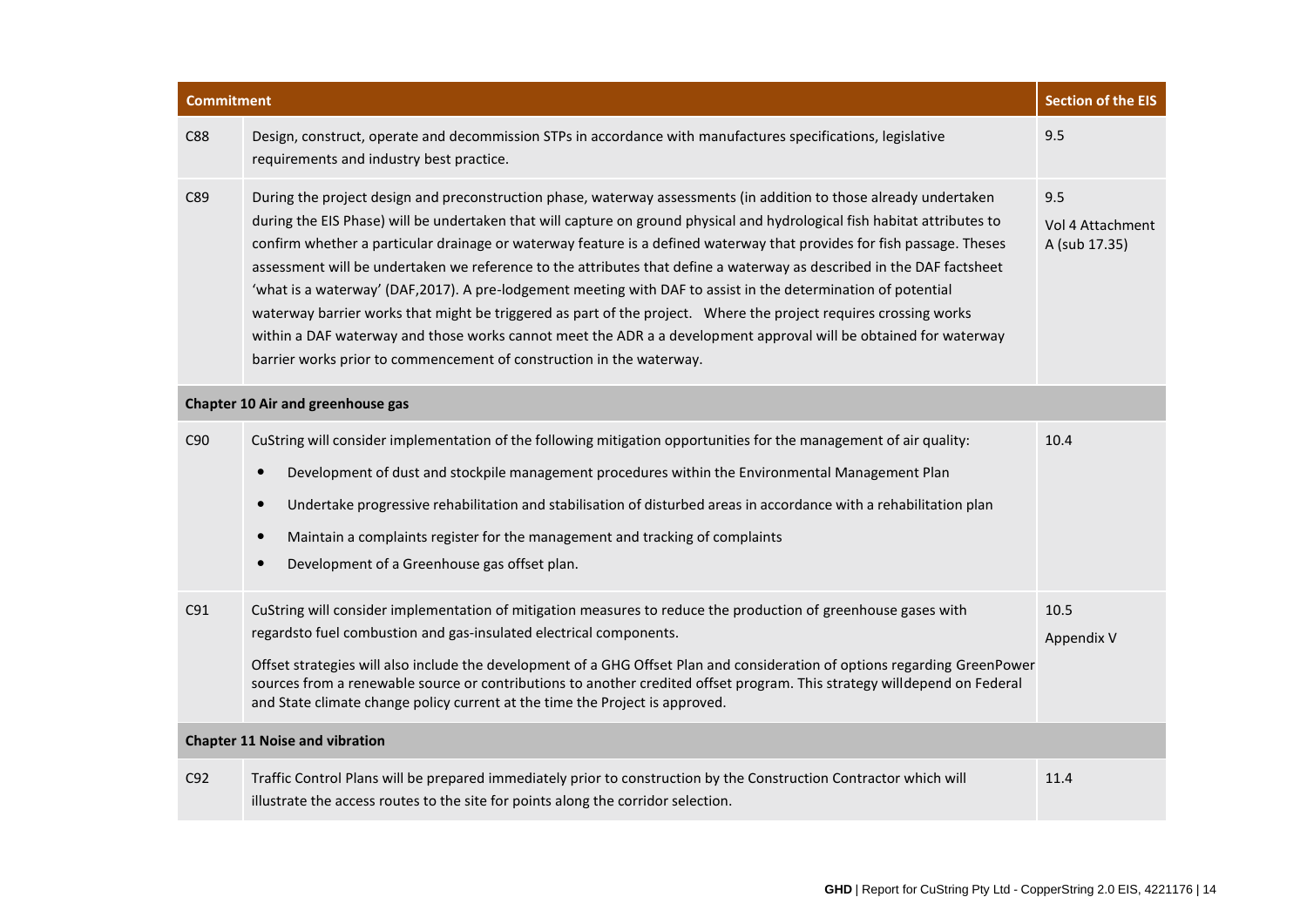| <b>Commitment</b> |                                                                                                                                                                                                                                                                                                                                                                                                                                                                                                                                                                                                           | <b>Section of the EIS</b>                 |
|-------------------|-----------------------------------------------------------------------------------------------------------------------------------------------------------------------------------------------------------------------------------------------------------------------------------------------------------------------------------------------------------------------------------------------------------------------------------------------------------------------------------------------------------------------------------------------------------------------------------------------------------|-------------------------------------------|
| C93               | Targeted landholder communication will be conducted prior to especially noisy activities such as blasting activities (if<br>required) and helicopter (aerial) stringing of lines.                                                                                                                                                                                                                                                                                                                                                                                                                         | 11.4                                      |
| C94               | A complaints register will be maintained. Should non-vexatious noise complaints be received, noise monitoring may be<br>undertaken at the locations concerned. Reasonable and feasible measures will be implemented to reduce noise impacts.                                                                                                                                                                                                                                                                                                                                                              | 11.4                                      |
|                   | <b>Chapter 12 Waste management</b>                                                                                                                                                                                                                                                                                                                                                                                                                                                                                                                                                                        |                                           |
| C95               | Waste will be dealt with following the waste management hierarchy, where avoidance of waste generation is the most<br>desirable course of action and disposal of waste is the least desirable course of action.                                                                                                                                                                                                                                                                                                                                                                                           | 12.5                                      |
| C96               | Waste generation will primarily be mitigated and managed by reducing (avoiding), recycling and reusing. All waste is<br>expected to be transported to external licensed waste management facilities, these will be determined during the MID<br>process.                                                                                                                                                                                                                                                                                                                                                  | 12.5<br>Vol 4 Attachment<br>A (sub 14.23) |
| C97               | Waste management procedures will be prepared as part of the CEMP that will include specific measures for storing,<br>transporting and disposing of wastes developed in consultation with operators of local waste management facilities.                                                                                                                                                                                                                                                                                                                                                                  | 12.5<br>Vol 4, 4.9                        |
| C98               | Where necessary, restricted invasive plants material will be disposed in accordance with the biosecurity measures in the<br>CEMP.                                                                                                                                                                                                                                                                                                                                                                                                                                                                         | 12.5                                      |
|                   | <b>Chapter 13 Traffic and transport</b>                                                                                                                                                                                                                                                                                                                                                                                                                                                                                                                                                                   |                                           |
| C99               | During construction, traffic impacts will be managed in accordance with the mitigation measures outlined in the Traffic<br>management plan.                                                                                                                                                                                                                                                                                                                                                                                                                                                               | 13.5                                      |
| C100              | A Traffic management plan will be developed for the Project by the haulage contractor and will include consultation with<br>the relevant transport authorities (including DTMR, QR and local councils). This plan will include a detailed rail impact<br>assessment, supplied to Queensland Raildetailing the traffic volumes expected to traverse level rail crossings, the<br>frequency and period of operation. This will include peak traffic volumes, such as daily workforce movements in addition<br>to heavy, over dimensional vehicles that willcross rail structures including level crossings. | 13.6<br>Vol 4 Attachment<br>A (sub 27.14) |
| C <sub>101</sub>  | A Road Use and Traffic management plans will be developed for the Project and will include consultation with the<br>relevanttransport authorities, such as DTMR, Queensland Rail, Department of Education, and local government councils.                                                                                                                                                                                                                                                                                                                                                                 | 13.6                                      |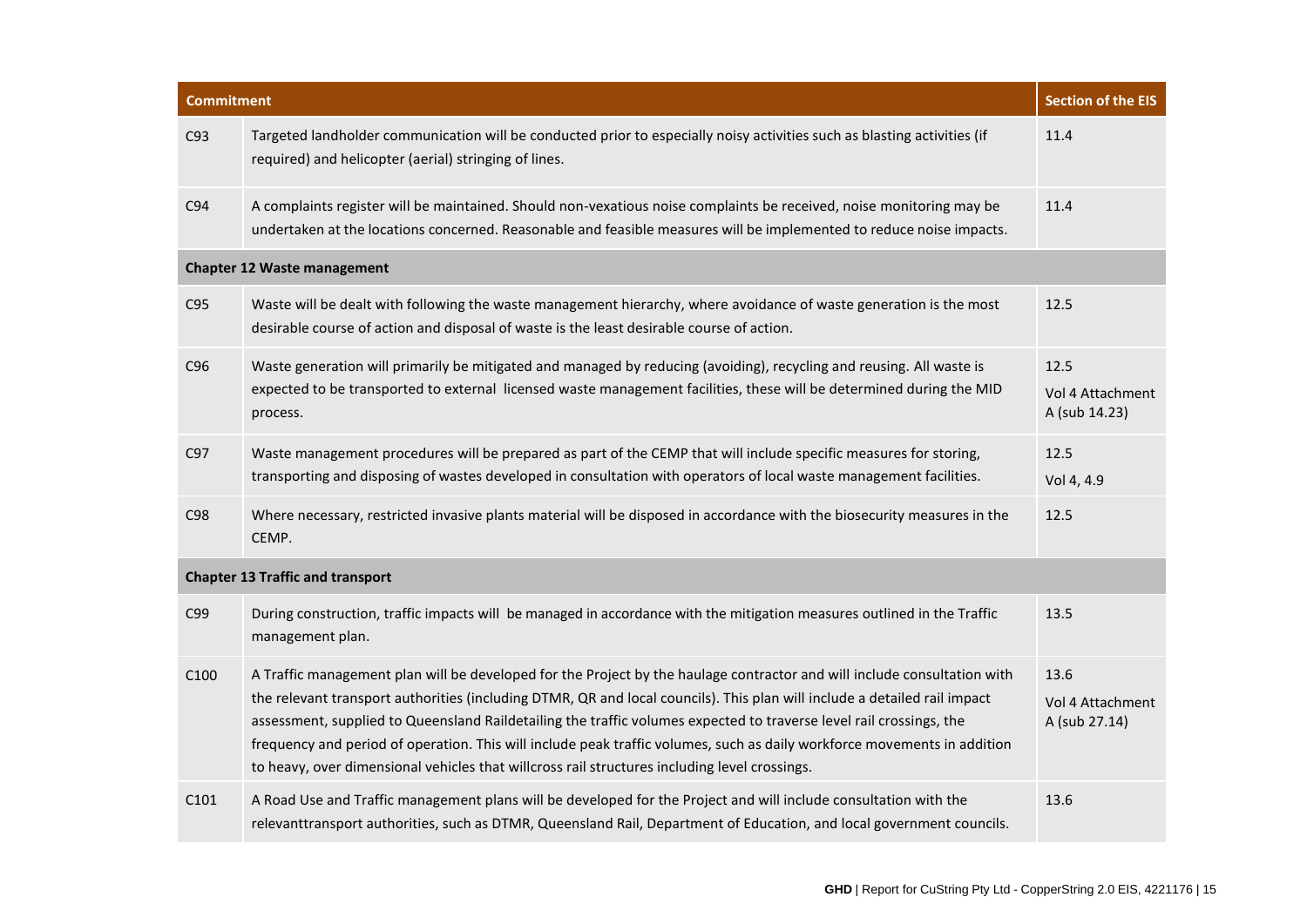| <b>Commitment</b>        |                                                                                                                                                                                                                                                                                                                                                                                                                                                                                                                                                                                | <b>Section of the EIS</b>                    |
|--------------------------|--------------------------------------------------------------------------------------------------------------------------------------------------------------------------------------------------------------------------------------------------------------------------------------------------------------------------------------------------------------------------------------------------------------------------------------------------------------------------------------------------------------------------------------------------------------------------------|----------------------------------------------|
| C102                     | CuString and their technical service partners and Construction Contractors are committed to obtaining all relevant<br>approvals, including all necessary environmental approvals, prior to the commencement of construction and complying<br>with all required approvals for the Project.                                                                                                                                                                                                                                                                                      | 13.6                                         |
| C <sub>103</sub>         | A Traffic Impact Assessment (TIA) which complies with the Department of Transport and Main Roads' Guide to Traffic<br>Impact Assessment to the Department of Transport and Main Roads will be provided at the beginning of the project's<br>subsequent approval (currently anticipated to be a request for Ministerial Infrastructure Designation). Detailing<br>additional information on design of road crossings in accordance with DTMR requirements.                                                                                                                      | 13.6<br>Vol 4 Attachment<br>A (sub 27.12)    |
| <b>Chapter 14 Social</b> |                                                                                                                                                                                                                                                                                                                                                                                                                                                                                                                                                                                |                                              |
| C104                     | Opportunities for integration of the workforce into local communities may be identified through meetings between a<br>representative of the Construction Contractor and the local council and chamber of commerce within the regional<br>community hubs to manage or alleviate anypositive or negative interactions between the Project workforces and the<br>community. These meetings will occur in accordance with consultation strategies and protocols and will involve regional<br>development organisations for future project development/participation opportunities. | 14.4.3.2<br>Vol 4 Attachment<br>A (sub 5.12) |
| C <sub>105</sub>         | CuString will consider all Project design processes available to reduce the consequences of potential social impacts. These<br>include the location of construction camps and location of laydown areas and concrete batching plants.                                                                                                                                                                                                                                                                                                                                          | 14.5.3                                       |
| C <sub>106</sub>         | It is CuString's strong preference that a voluntary and commercial agreement is reached with landholders in the<br>acquisitionof an interest (easement) required for the Project. This process will follow detailed land access negotiations<br>with landholders regarding the possible alignment for the corridor selection and other specific issues regarding current<br>and future land uses or operations.                                                                                                                                                                | 14.5.3                                       |
| C <sub>107</sub>         | The land access management plan will identify agreed access arrangements during construction and operation,<br>rehabilitation requirements after construction and communication arrangements for each property.                                                                                                                                                                                                                                                                                                                                                                | 14.5.3                                       |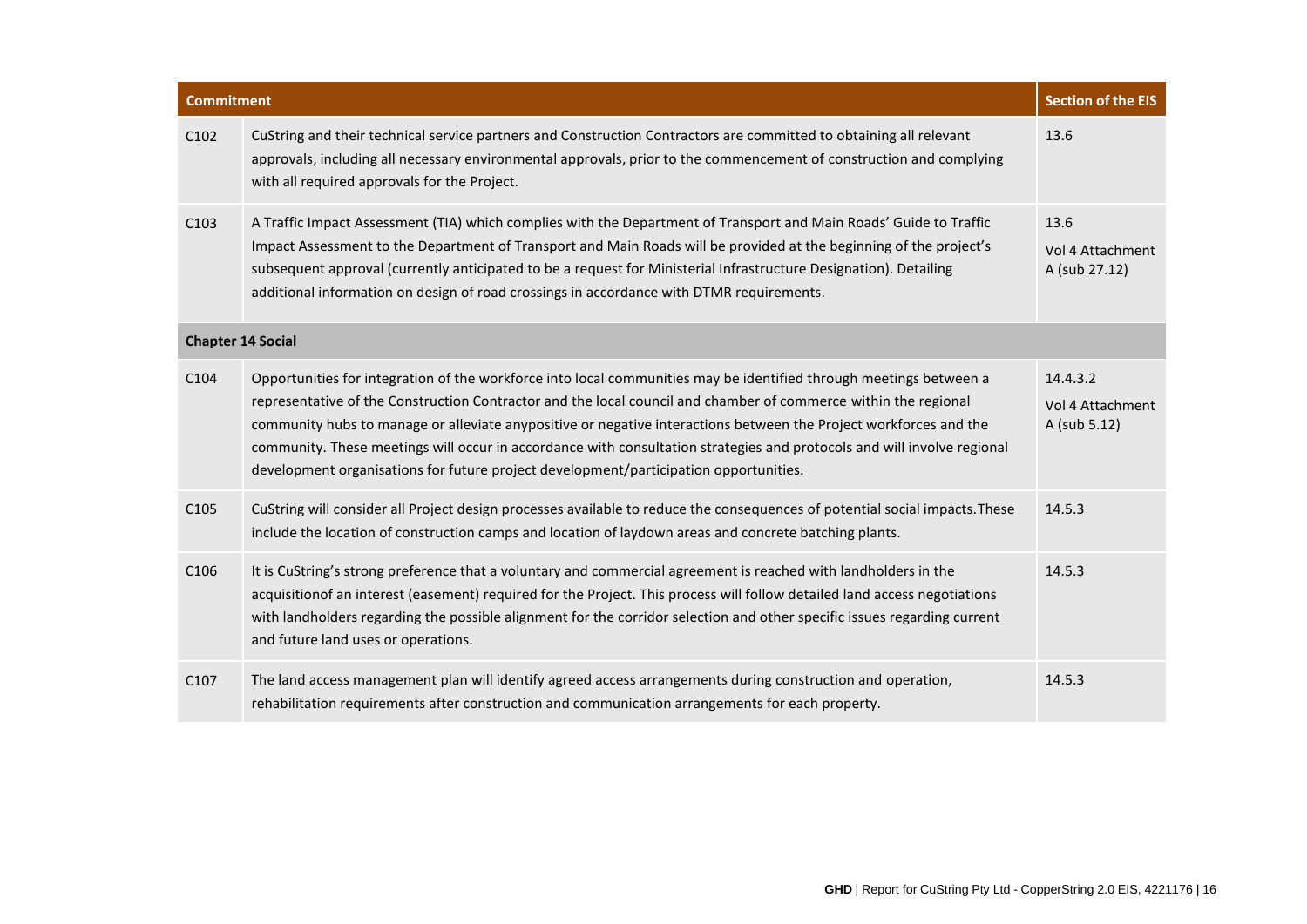| <b>Commitment</b> |                                                                                                                                                                                                                                                                                                                                                                                                                                                                                                                                                                                                                                                                                                                                                                                                                    | <b>Section of the EIS</b>                |
|-------------------|--------------------------------------------------------------------------------------------------------------------------------------------------------------------------------------------------------------------------------------------------------------------------------------------------------------------------------------------------------------------------------------------------------------------------------------------------------------------------------------------------------------------------------------------------------------------------------------------------------------------------------------------------------------------------------------------------------------------------------------------------------------------------------------------------------------------|------------------------------------------|
| C108              | A community and stakeholder engagement plan will guide engagement with stakeholders during construction of the<br>Project. The plan will act as a key mechanism to foster dialogue with communities and stakeholders and manage and<br>monitor potential social impacts and opportunities of the Project. The Plan will include:<br>Identification of key stakeholders<br>Key messages<br>Engagement methods and activities<br>$\bullet$<br>Complaints management procedure.                                                                                                                                                                                                                                                                                                                                       | 14.5.3                                   |
| C109              | The Workforce management plan will include a:<br>Training and education program that will maximise employment including indigenous employment and<br>trainindigenous and non-indigenous workers who require additional qualifications to work on the Project.<br>Code of conduct that describes the expected standard of behaviour for all personnel (construction and operation).<br>Measures to develop a strong mental health culture and promote wellbeing within the workforce.                                                                                                                                                                                                                                                                                                                               | 14.5.3                                   |
| C110              | The local and Indigenous business participation plan will maximise opportunities for local and Indigenous businesses<br>though relationships with local businesses, suppliers and key stakeholders and giving preference to local, regional<br>andIndigenous-owned businesses in tendering evaluation.                                                                                                                                                                                                                                                                                                                                                                                                                                                                                                             | 14.5.3                                   |
|                   | <b>Chapter 15 Cultural heritage</b>                                                                                                                                                                                                                                                                                                                                                                                                                                                                                                                                                                                                                                                                                                                                                                                |                                          |
| C111              | Agreeing and executing a Cultural Heritage Management Plans (CHMP) with each Aboriginal party to identify a clear<br>process for managing Aboriginal cultural heritage, including cultural heritage survey and management processes.<br>Ongoing engagement with local Aboriginal and Torres Strait Islander Organisation and Groups will be in accordance<br>with developed CHMP's. The mitigation measures included within the CHMPs will be comprehensive and entail a<br>number of possible procedures that will include (but not be limited to):<br>In the first instance, avoiding Indigenous cultural heritage, wherever practical;<br>$\bullet$<br>Carrying out further detailed field investigations;<br>Collecting and relocating cultural heritage items, as agreed with the relevant Aboriginal parties | 15.4<br>Vol 4 Attachment<br>A (sub 5.13) |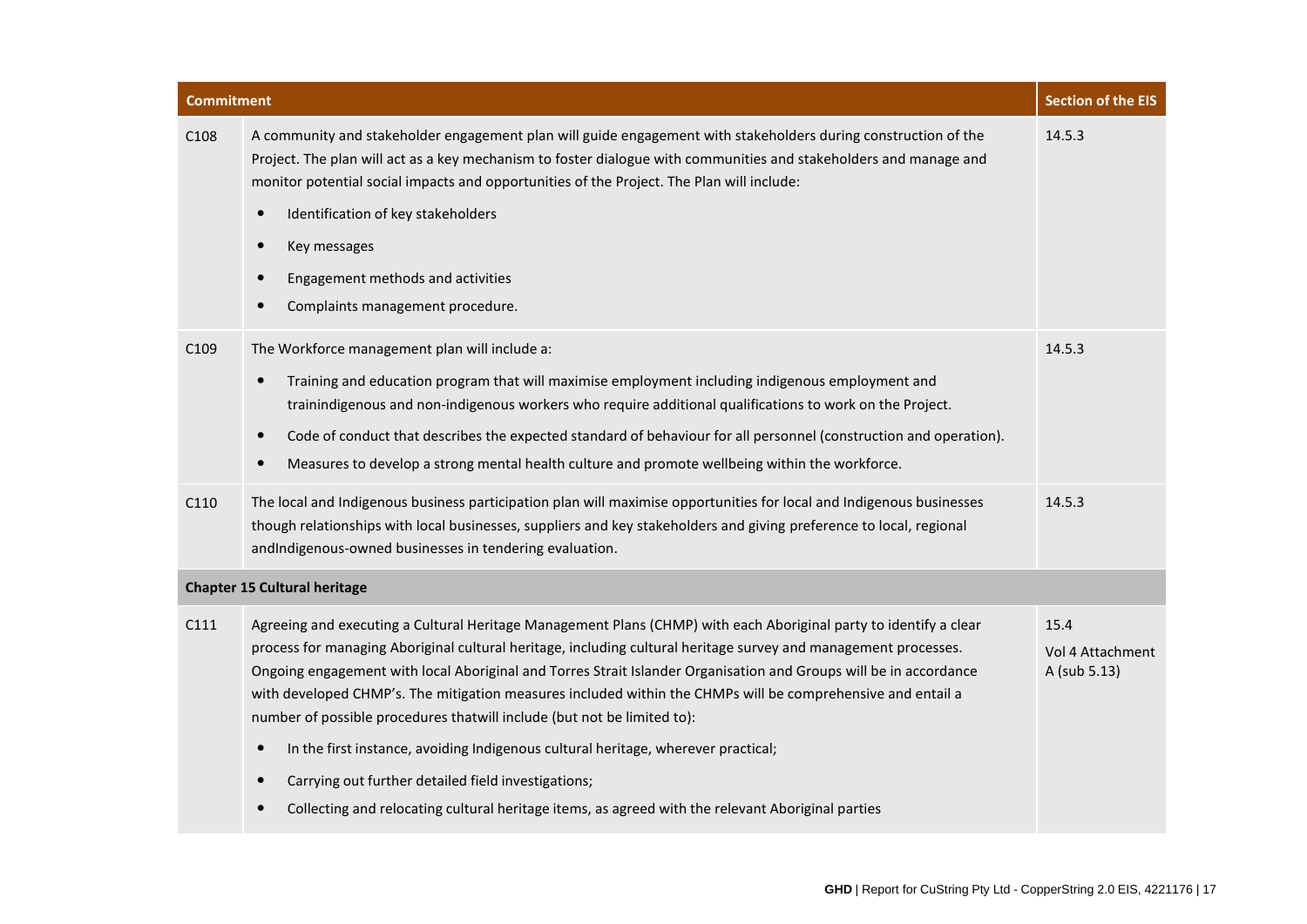| <b>Commitment</b> |                                                                                                                                                                                                                                                                                                                                                                                                                                                                                                                                                                                                                                                                                           | <b>Section of the EIS</b>                 |
|-------------------|-------------------------------------------------------------------------------------------------------------------------------------------------------------------------------------------------------------------------------------------------------------------------------------------------------------------------------------------------------------------------------------------------------------------------------------------------------------------------------------------------------------------------------------------------------------------------------------------------------------------------------------------------------------------------------------------|-------------------------------------------|
| C112              | Inform personnel and contractors of the appropriate measures to adopt in the event of the discovery of an<br>archaeological artefact                                                                                                                                                                                                                                                                                                                                                                                                                                                                                                                                                      | Vol 4, 4.11                               |
| C113              | CuString will develop and implement an unexpected finds procedure as part of the CEMP with procedures for stopping<br>work in the event of the discovery of an archaeological artefact until a suitably qualified cultural heritage practitioner<br>can assess the item/site and follow a process of identification and recording. In addition, all contractors will be required<br>to undergo cultural heritage inductions to ensure awareness of obligations in preserving significant cultural heritage.<br>The inclusion of cultural heritage awareness training in inductions and procedures for managing archaeological finds in<br>the construction environmental management plan. | 15.4<br>Vol 4 Attachment<br>A (sub 14.11) |
| C114              | Requirements outlined by the Qld Heritage Act 1992 (section 89) will be followed when reporting and managing non-<br>indigenous cultural heritage finds.                                                                                                                                                                                                                                                                                                                                                                                                                                                                                                                                  | Vol 4, 4.11                               |
|                   | <b>Chapter 16 Economics</b>                                                                                                                                                                                                                                                                                                                                                                                                                                                                                                                                                                                                                                                               |                                           |
| C115              | The Project will include a Training Policy and an Indigenous Economic Opportunities Plan to ensure maximise local<br>employment, training and business supply opportunities for Aboriginal and Torres Strait Islander Queenslanders.                                                                                                                                                                                                                                                                                                                                                                                                                                                      | 16.6                                      |
| C116              | CuString will aim for at least 15 percent of the total man-hours to be undertaken by apprentices and/or trainees and<br>through other workforce training. Head office and administration roles will work Monday to Friday to minimise staff<br>uploadcosts associated with weekend work and to attract local workers.                                                                                                                                                                                                                                                                                                                                                                     | 16.6                                      |
| C117              | Across all aspects of the Project, CuString will strive to include members of Indigenous communities and people with a<br>disability. Skillsassessment and recruitment and training programs will be offered. Refer to Local and Indigenous<br>Employment, Engagement and Training Plan (Volume 4 EIS Supplement, Attachment I)                                                                                                                                                                                                                                                                                                                                                           | 16.6                                      |
| C118              | As the Project is based in a regional area and travel will include off road driving, vehicle operation training will be a pre-<br>requisite for some site-based workers and sub-contractors.                                                                                                                                                                                                                                                                                                                                                                                                                                                                                              | 16.6                                      |
| C119              | CuString envisages that the admin, camp cleaning/kitchen hand roles will be filled by local people and businesses.<br>Employees will be given training and develop new skills in reception, administration, cost control systems and software<br>packages as required.                                                                                                                                                                                                                                                                                                                                                                                                                    | 16.6                                      |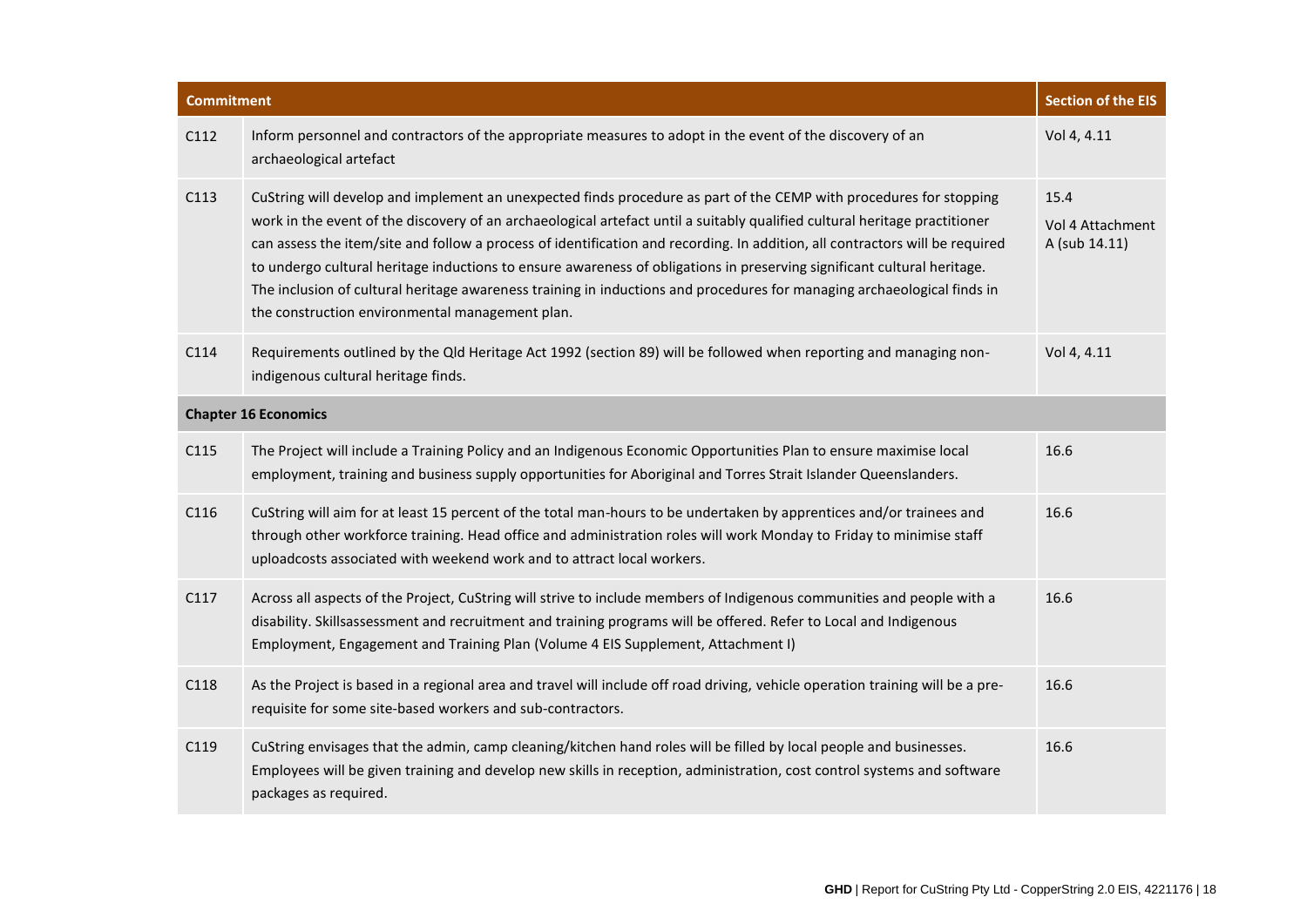| <b>Commitment</b> |                                                                                                                                                                                                                                                                                                                                                                                                                                                                                                                                                                                                                                                                                                                                                                                                                                                                                                                                                                                                                                                                                                                                                                                                     | <b>Section of the EIS</b>                 |
|-------------------|-----------------------------------------------------------------------------------------------------------------------------------------------------------------------------------------------------------------------------------------------------------------------------------------------------------------------------------------------------------------------------------------------------------------------------------------------------------------------------------------------------------------------------------------------------------------------------------------------------------------------------------------------------------------------------------------------------------------------------------------------------------------------------------------------------------------------------------------------------------------------------------------------------------------------------------------------------------------------------------------------------------------------------------------------------------------------------------------------------------------------------------------------------------------------------------------------------|-------------------------------------------|
| C120              | The following training programs will take place:<br>Suitable numbers of people on site will be first aid officers. The number will depend on the crew size for each<br>$\bullet$<br>work front.<br>Training and development programmes will be offered to office staff, administrators as well as site engineers<br>$\bullet$<br>and supervisors                                                                                                                                                                                                                                                                                                                                                                                                                                                                                                                                                                                                                                                                                                                                                                                                                                                    | 16.6                                      |
| C121              | The Project will engage the following high-level strategies to operationalise this policy:<br>Recognise that involving local industry in projects provides economic benefits to all parties.<br>$\bullet$<br>Ensure that Queensland and Australian suppliers, contractors and manufacturers are given full, fair and reasonable<br>$\bullet$<br>opportunity to tender and participate in all stages of the Project.<br>Use Australian standards and codes in the formulation of specifications, tenders and the letting of contracts<br>$\bullet$<br>(exceptwhere it is unreasonable to do so).<br>Seek to maximise levels of goods and services, including design services, from local companies where they are<br>competitive with respect to cost, quality and timeliness.<br>Seek to incorporate the Queensland Charter for Local Content into contracts entered into with third parties for<br>$\bullet$<br>thesupply of goods and services.<br>Encourage private sector project proponents, who are not formally subject to the provisions of the policy, to apply the<br>$\bullet$<br>principles espoused in the policy to their projects on a voluntary basis as 'good corporate citizens'. | 16.6                                      |
|                   | Chapter 17 Hazards, health, and safety                                                                                                                                                                                                                                                                                                                                                                                                                                                                                                                                                                                                                                                                                                                                                                                                                                                                                                                                                                                                                                                                                                                                                              |                                           |
| C122              | A Road Use Management Plan (RUMP) should be prepared to address the increase of traffic on local roads and<br>highways during construction. This will include but is not limited to details about movements of heavy vehicles, school<br>zone impacts including school bus routes, impacts to access to state-owned forest products / commercial timber/<br>quarry material, transport of construction workers, and details regarding access to transmission line easements.                                                                                                                                                                                                                                                                                                                                                                                                                                                                                                                                                                                                                                                                                                                        | 17.5<br>Vol 4 Attachment<br>A (sub 17.30) |
| C123              | The hazards and risks identified during the risk assessment process will be maintained within a risk register that is<br>continually updated and relevant. The risk register will be reviewed at least annually to ensure that high level hazards<br>and risks continue to be adequately controlled.                                                                                                                                                                                                                                                                                                                                                                                                                                                                                                                                                                                                                                                                                                                                                                                                                                                                                                | 17.5                                      |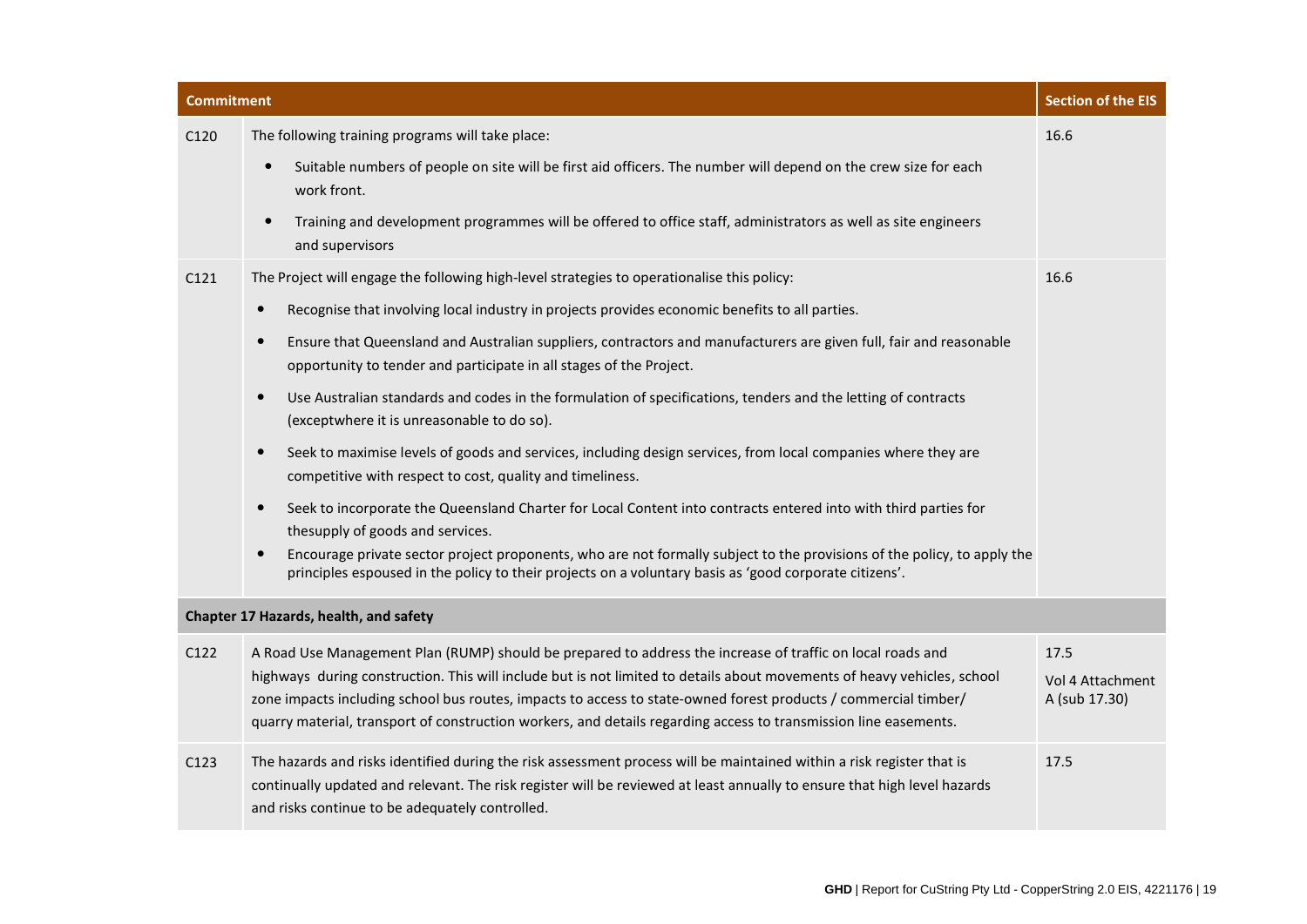| <b>Commitment</b> |                                                                                                                                                                                                                                                                                                                                                                                                                                                                                                                                                                                                                                                                                                                                          | <b>Section of the EIS</b>                                                    |
|-------------------|------------------------------------------------------------------------------------------------------------------------------------------------------------------------------------------------------------------------------------------------------------------------------------------------------------------------------------------------------------------------------------------------------------------------------------------------------------------------------------------------------------------------------------------------------------------------------------------------------------------------------------------------------------------------------------------------------------------------------------------|------------------------------------------------------------------------------|
| C <sub>124</sub>  | CuString will develop and implement a Risk Management Plan which will include, but not be limited to the following:<br>Application of Design and Construction Standards<br>$\bullet$<br>Safety in Design Reviews<br>$\bullet$<br><b>Construction Safety Management Plans</b><br>$\bullet$<br><b>Construction Environmental Management Plans</b><br>$\bullet$<br><b>Construction Quality Management Plans</b><br>$\bullet$<br><b>Operational Safety Management Systems</b><br>$\bullet$<br><b>Operational Environmental Management Plans</b><br>$\bullet$<br>Asset Management Strategy and Plans<br><b>Bushfire Management Plan</b><br><b>Emergency Response Planning</b><br>Stakeholder Communications and Engagement Plan.<br>$\bullet$ | 17.5.<br>Vol 4, 4.13,<br>Attachment I<br>(Additional<br>Management<br>Plans) |
| C125              | The RUMP will be developed in consultation with DTMR and local government councils. Contractors will develop and<br>implement specific plans for oversized loads.                                                                                                                                                                                                                                                                                                                                                                                                                                                                                                                                                                        | 17.3.9                                                                       |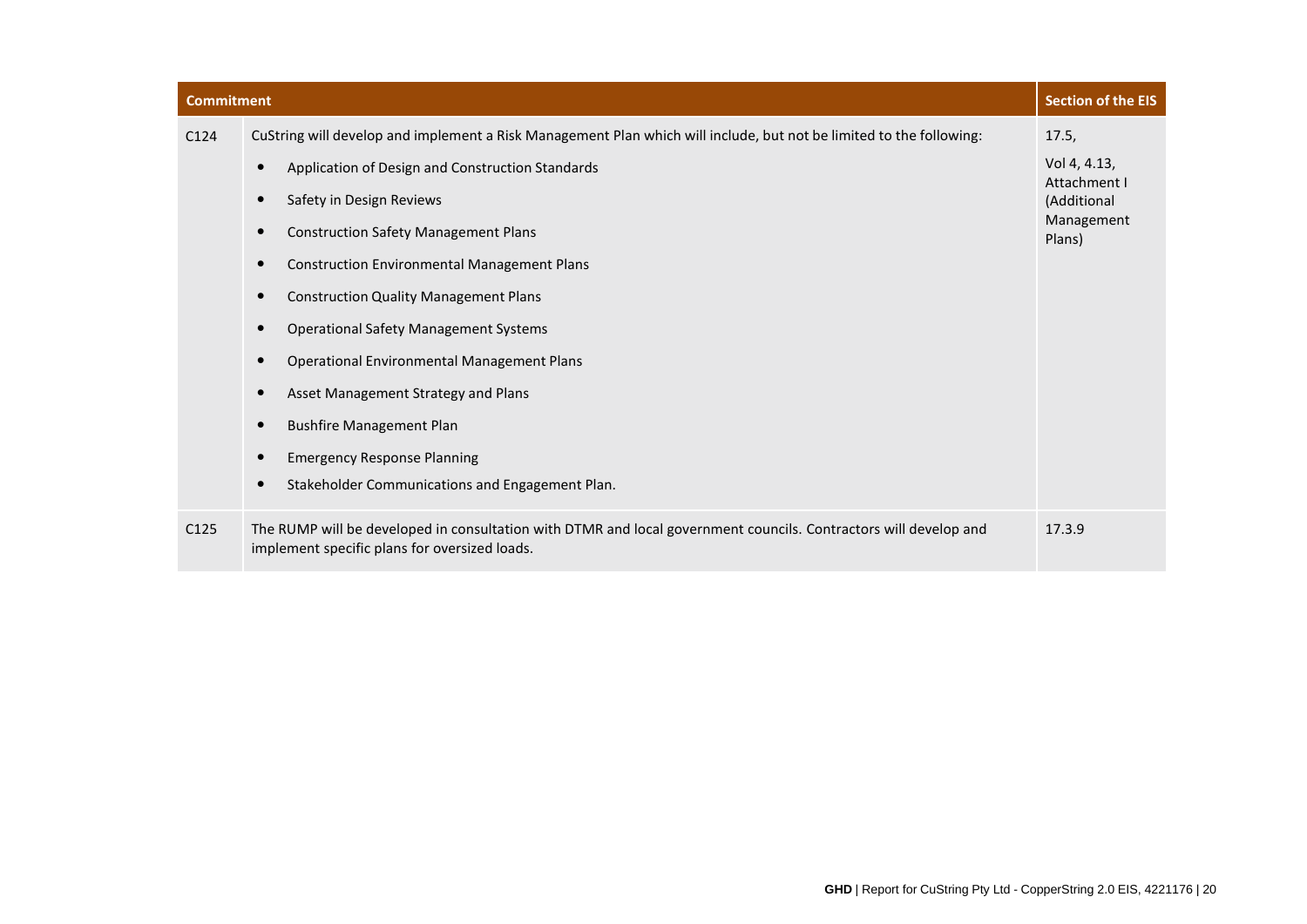| C <sub>126</sub> | Development of environmental and safe work methods (ESWMS) in accordance with industry best practice to minimise the<br>risk of exposure to electrified equipment during the operation of the Project. The Queensland Electrical Safety Office (ESO)<br>and Energy Networks Australia (ENA) have separately published a number of guidelines and codes that will be adopted to<br>minimise the risk to personnel. These include: | 17.4.7 |
|------------------|----------------------------------------------------------------------------------------------------------------------------------------------------------------------------------------------------------------------------------------------------------------------------------------------------------------------------------------------------------------------------------------------------------------------------------|--------|
|                  | Australian Standard AS 5804 (Series) High-voltage live working<br>$\bullet$                                                                                                                                                                                                                                                                                                                                                      |        |
|                  | Electrical safety code of practice 2013 - Managing electrical risks in the workplace<br>$\bullet$                                                                                                                                                                                                                                                                                                                                |        |
|                  | Electrical safety code of practice 2020 - Working near overhead and underground electric lines<br>$\bullet$                                                                                                                                                                                                                                                                                                                      |        |
|                  | Electricity safety codes of practice 2020 - Works<br>$\bullet$                                                                                                                                                                                                                                                                                                                                                                   |        |
|                  | National Electricity Network Safety Code (ENA DOC 001-2019)<br>$\bullet$                                                                                                                                                                                                                                                                                                                                                         |        |
|                  | ENA Guidelines for Safe Vegetation Management (ENA DOC 023-2009)<br>$\bullet$                                                                                                                                                                                                                                                                                                                                                    |        |
|                  | ENA National Guideline for Mobile Plant Earthing (ENA DOC 031-2011)<br>$\bullet$                                                                                                                                                                                                                                                                                                                                                 |        |
|                  | Vegetation Risk Management for Overhead Electricity Networks - Guideline (ENA DOC 038-2018)<br>$\bullet$                                                                                                                                                                                                                                                                                                                         |        |
|                  | National Guidelines for Manual Reclosing of High Voltage Electrical Apparatus Following a Fault Operation (Manual<br>$\bullet$<br>Reclose Guidelines) (ENA DOC 042-2018)                                                                                                                                                                                                                                                         |        |
|                  | National guidelines for safe approach distances to electrical and mechanical apparatus (ENA NENS 04-2006)<br>$\bullet$                                                                                                                                                                                                                                                                                                           |        |
|                  | National guidelines for the selection, use and maintenance of personal protective equipment (PPE) for electrical arc<br>$\bullet$<br>hazards (ENA NENS 09-2014).                                                                                                                                                                                                                                                                 |        |
| C127             | A register of all hazardous materials will be kept updated including relevant safety data sheets for each substance.<br>Appropriate training will be provided including methods for handling, storage and clean-up of hazardous substance and<br>chemical spills. Applicable PPE will be provided.                                                                                                                               | 17.4.7 |
| C <sub>128</sub> | Substations will be designed in accordance with relevant Australian Standards for the prevention of fire and explosion<br>hazards. Automatic electrical protection systems and separation distances of transformers from buildings will minimise the<br>risk of explosion or fire.                                                                                                                                               | 17.4.7 |
| C129             | All personnel conducting aerial work must have the required accreditations. Specific ESWMS will be developed for each<br>activity involving aerial work. Aerial inspection of the transmission line will be in accordance with the principles of the                                                                                                                                                                             | 17.4.7 |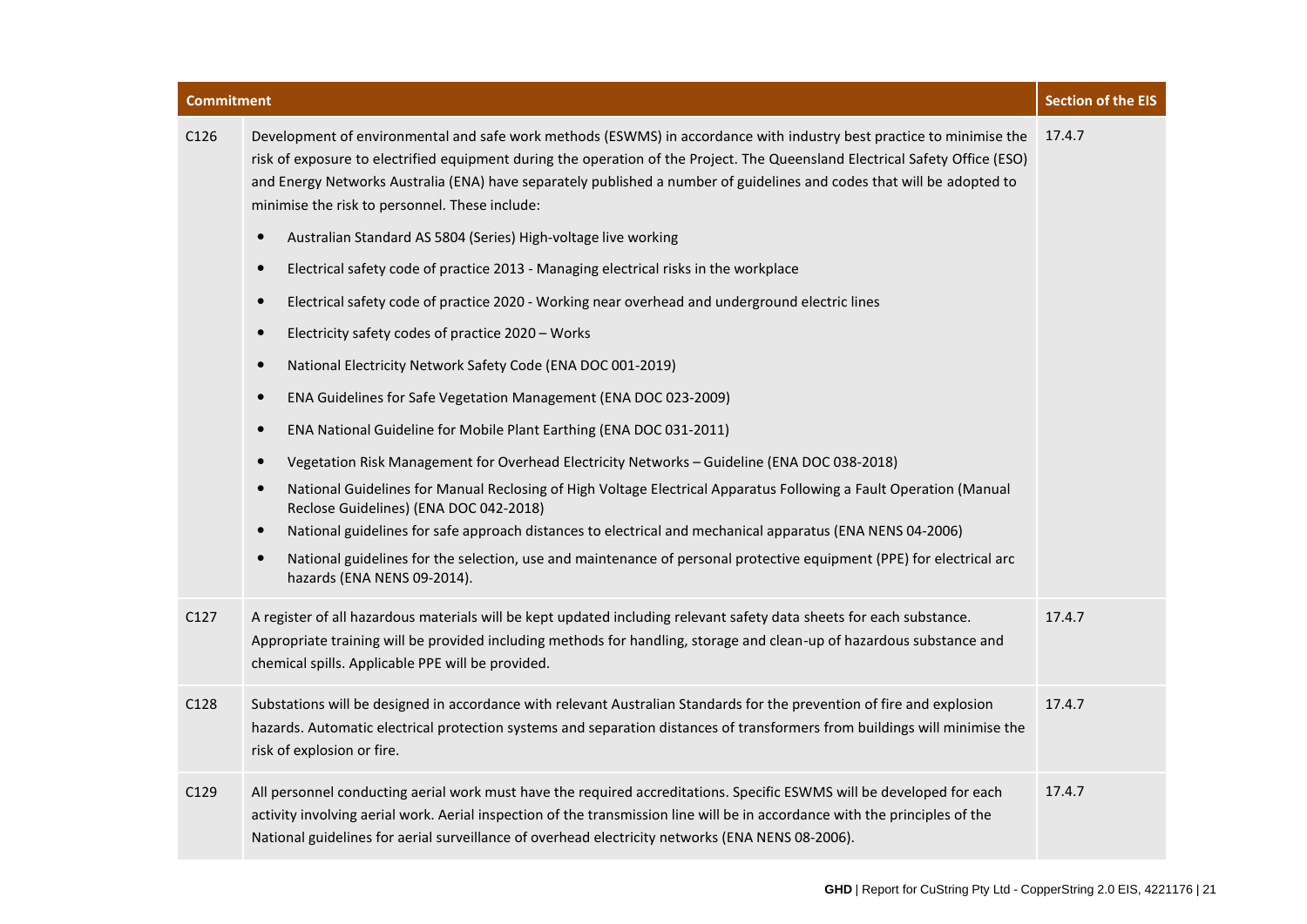| <b>Commitment</b> |                                                                                                                                                                                                                                                                                                                                                                                                                                                                                                                                                                                                                                                                                                                                                                                                                                                                                                                                                                                                                                                                                                                                 | <b>Section of the EIS</b>                   |
|-------------------|---------------------------------------------------------------------------------------------------------------------------------------------------------------------------------------------------------------------------------------------------------------------------------------------------------------------------------------------------------------------------------------------------------------------------------------------------------------------------------------------------------------------------------------------------------------------------------------------------------------------------------------------------------------------------------------------------------------------------------------------------------------------------------------------------------------------------------------------------------------------------------------------------------------------------------------------------------------------------------------------------------------------------------------------------------------------------------------------------------------------------------|---------------------------------------------|
| C130              | Standard policies on vehicle use and driver safety (such as speed limits, seat belt requirements, vehicle maintenance and<br>zero drug and alcohol limits) will be implemented.                                                                                                                                                                                                                                                                                                                                                                                                                                                                                                                                                                                                                                                                                                                                                                                                                                                                                                                                                 | 17.4.7                                      |
| C131              | The prevention of aircraft contact with the transmission infrastructure will incorporate:<br>Ongoing landholder consultation on the location of the transmission lines;<br>$\bullet$<br>Utilisation of transmission line identification markers in areas of aircraft use, in accordance with AS 3891.1-2008;<br>$\bullet$<br>Recording of the transmission line on navigation mapping in conjunction with CASA, Air Services Australia and Royal<br>$\bullet$<br>Australian Air Force - Aeronautical Information Service;<br>Ensuring CuString personnel conducting aerial activities are accredited to do so and operate in accordance with the<br>$\bullet$<br>ESWMS and fatigue management plans under the Operational Safety Management System;<br>Advising other electricity entities of the location of the transmission line infrastructure; and<br>$\bullet$<br>Encouraging private aircraft operators to conduct fixed wing aerial mustering in accordance with the techniques<br>$\bullet$<br>identified in the Aerial Mustering Code of Practice (Pastoralists and Graziers Association of Western Australia, 2003). | 17.4.9                                      |
| C132              | CuString commits to undertaking further consultation with landholders regarding the safety of aerial work operations.                                                                                                                                                                                                                                                                                                                                                                                                                                                                                                                                                                                                                                                                                                                                                                                                                                                                                                                                                                                                           | 17.4.9                                      |
| C133              | CuString will conduct detailed Safety in Design Reviews of each major Project component. These reviews are intended to<br>confirm that risk mitigation (safety, environment, operational) are incorporated into the Project design and to identify<br>opportunities for improvement where potential gaps are identified.                                                                                                                                                                                                                                                                                                                                                                                                                                                                                                                                                                                                                                                                                                                                                                                                        | 17.4.10                                     |
| C134              | The use and storage of hazardous materials will be in accordance with current Australian Standards and industry codes of<br>practice. Where available, provisions will be made to include licences and compliance with all associated conditions to<br>ensure the level of risk is minimised.                                                                                                                                                                                                                                                                                                                                                                                                                                                                                                                                                                                                                                                                                                                                                                                                                                   | 17.4.14                                     |
| C135              | The Construction EMP will include a safety management sub plan, which will be generated on the basis of a Construction<br>Risk Assessment. The risk assessment will involve a cross section of the construction workforce, in accordance with best<br>practice risk management principles. Ongoing supervision will be provided to ensure compliance with the Safety<br>Management Plan.                                                                                                                                                                                                                                                                                                                                                                                                                                                                                                                                                                                                                                                                                                                                        | 17.5.1<br>Vol 4 Attachment<br>A (sub 12.02) |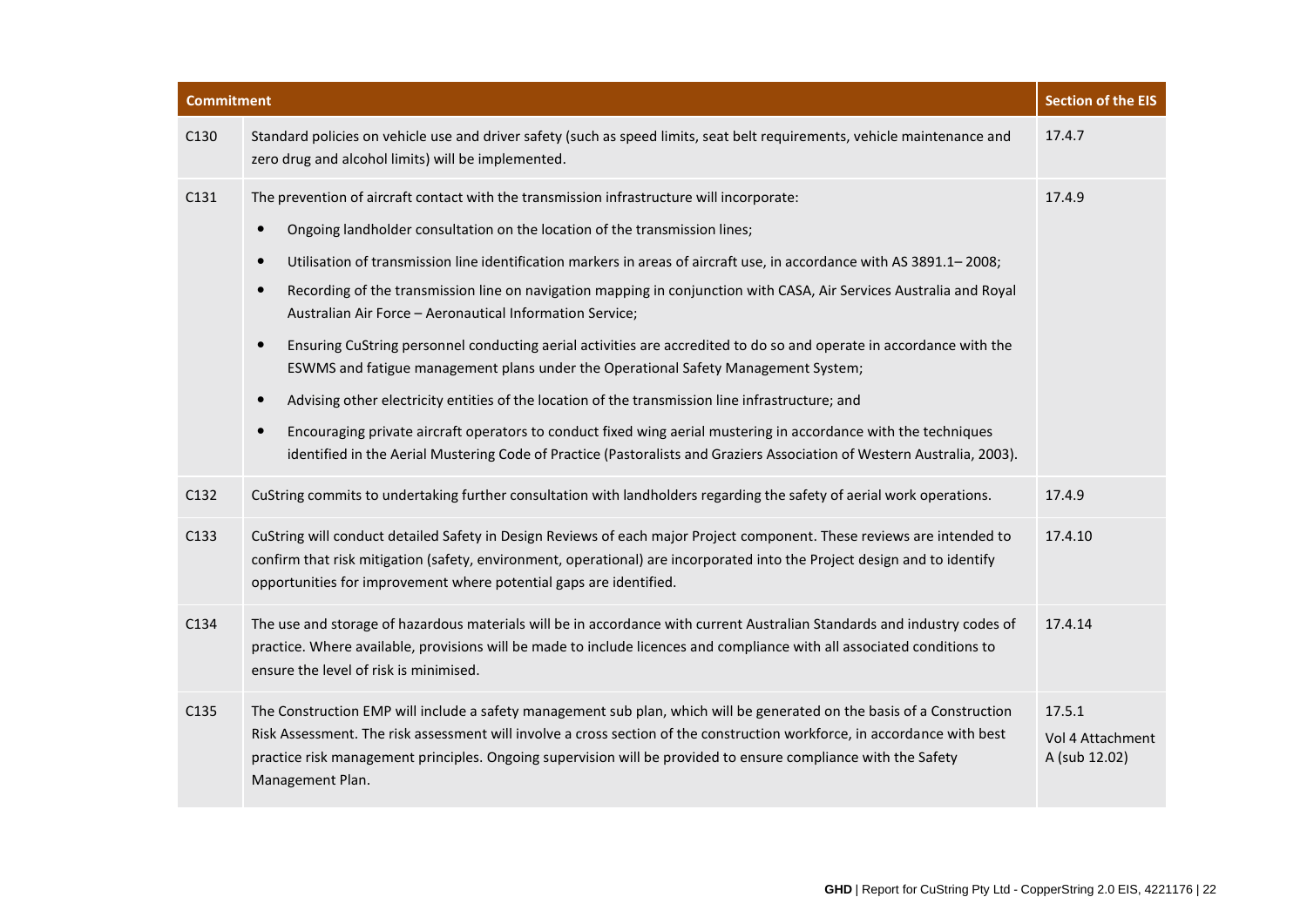| <b>Commitment</b> |                                                                                                                                                                                                                                                                                                                                                                                                                                                                                          | <b>Section of the EIS</b>                   |
|-------------------|------------------------------------------------------------------------------------------------------------------------------------------------------------------------------------------------------------------------------------------------------------------------------------------------------------------------------------------------------------------------------------------------------------------------------------------------------------------------------------------|---------------------------------------------|
| C136              | A Construction EMP will be prepared to address the environmental management strategies including performance criteria,<br>management actions and monitoring, auditing and reporting requirements and to specify areas of responsibility related to<br>the construction phase of the Project.                                                                                                                                                                                             | 17.5.1<br>Vol 4 Attachment<br>A (sub 20.05) |
| C137              | A construction Quality Management Plan will ensure that the construction of the Project, including the risk mitigation<br>factors, is delivered in accordance with the prescribed specification. It will include detailed audits and reviews at<br>predetermined hold points in a gated approach.                                                                                                                                                                                        | 17.5.1                                      |
| C138              | An Operational EMP will be prepared to provide specific environmental management requirements to ensure that<br>operational activities have minimal adverse effects on the environment and surrounding community.                                                                                                                                                                                                                                                                        | 17.5.1                                      |
| C139              | An overall asset management strategy will be developed and this will be supported with management plans focusing on<br>such aspects as condition monitoring and preventative maintenance, corrective maintenance, asset replacement and<br>augmentation, change management, etc. Formal policies and standards will be developed based on asset life<br>considerations and standard operating procedures will be developed to ensure that these policies and standards are<br>delivered. | 17.5.1                                      |
| C140              | A Bushfire Management Plan will be developed and will consider both network design and operating features relevant to<br>fire prevention, as well as environmental procedures, such as vegetation management, to manage and mitigate the<br>potential consequences of an ignition.                                                                                                                                                                                                       | 17.5.1<br>Vol 4 Attachment<br>A (sub 23.12) |
| C141              | Formal procedures will be developed to ensure that there are adequate resources to respond to community concerns such<br>as network operations issues, traffic management, environmental issues and outline landholder communication protocols<br>and project updates.                                                                                                                                                                                                                   | 17.5.1                                      |
| C142              | CuString will maintain a state of emergency preparedness as a commitment to its workforce, local communities and other<br>relevant stakeholders. A detailed Emergency Management Plan will be developed for the Project that details emergency<br>response procedures should an emergency situation arise.                                                                                                                                                                               | 17.5.4                                      |
| C <sub>143</sub>  | Standard policies on vehicle use and driver safety (such as speed limits, seat belt requirements, vehicle maintenance and<br>zero drug and alcohol limits) will be implemented.                                                                                                                                                                                                                                                                                                          | 17.4.7                                      |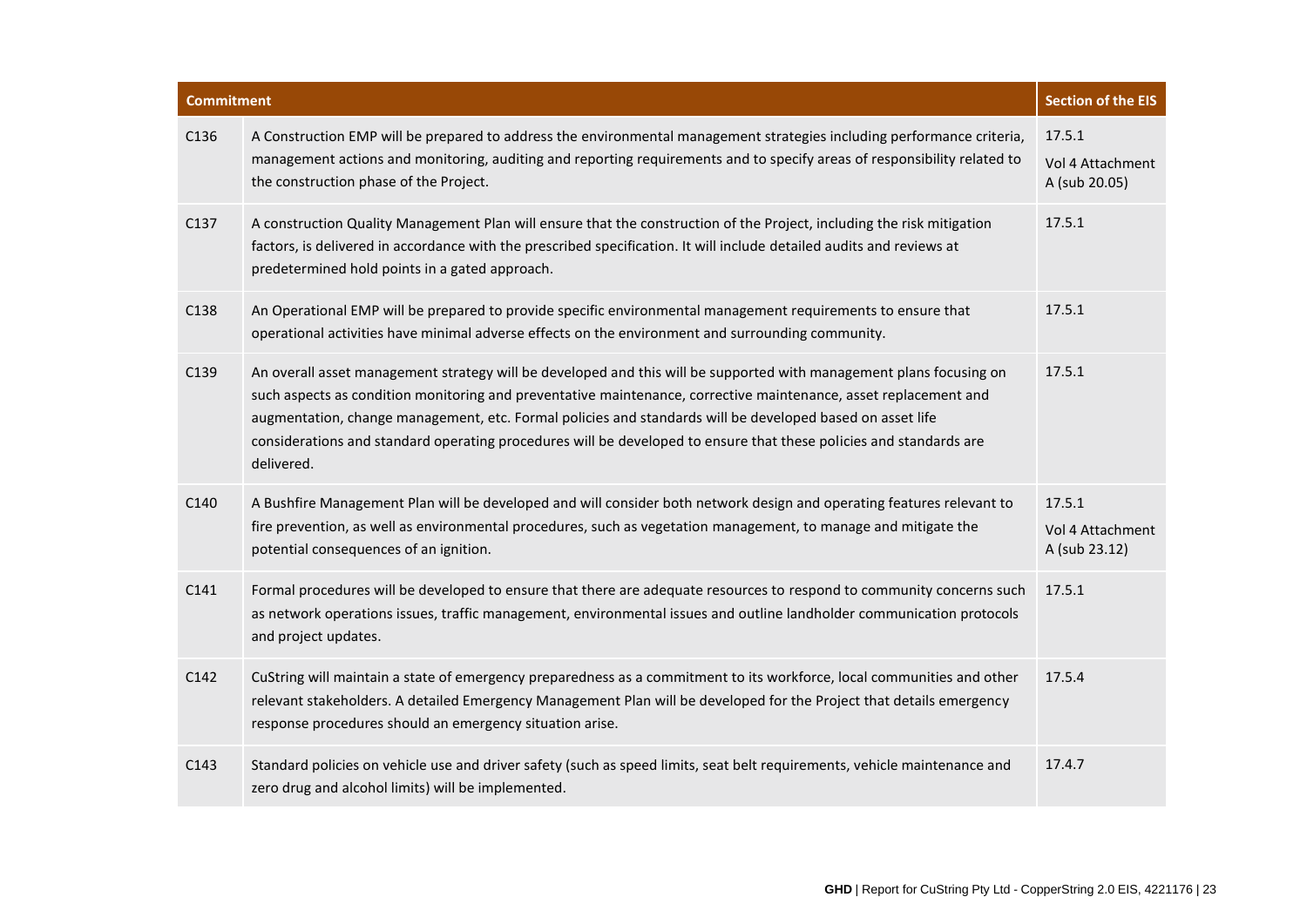| <b>Commitment</b>                                                                                        |                                                                                                                                                                                                                                                                                                                                                                                                                                                                                                                                                                                                                                                                                                                                           | <b>Section of the EIS</b> |
|----------------------------------------------------------------------------------------------------------|-------------------------------------------------------------------------------------------------------------------------------------------------------------------------------------------------------------------------------------------------------------------------------------------------------------------------------------------------------------------------------------------------------------------------------------------------------------------------------------------------------------------------------------------------------------------------------------------------------------------------------------------------------------------------------------------------------------------------------------------|---------------------------|
| C144                                                                                                     | CuString will develop a structured health and safety management system for construction and operation of the Project in<br>accordance with AS 5577-2013 and AS/NZS 4801-2001: Occupational health and safety management systems, which<br>includes policies, objectives and procedures for ensuring the health and safety of personnel, the community and other<br>associated stakeholders.                                                                                                                                                                                                                                                                                                                                               | 17.5                      |
| C145                                                                                                     | Training and health and safety updates will be provided to personnel and contractors where appropriate, through regular<br>toolbox talks. Personnel trained in first aid will be present on site at all times and approximately 20 percent of the<br>workforce will have formal first aid qualifications.                                                                                                                                                                                                                                                                                                                                                                                                                                 | 17.5                      |
| C146                                                                                                     | The Emergency Management Plan will be developed in consultation with the relevant emergency service providers<br>including the Department of Community Safety (which includes the Queensland Ambulance Service, Queensland Fire and<br>Rescue Service, Rural Fire Service and Emergency Management Queensland), local government councils and other relevant<br>community stakeholders. The Emergency Management Plan will include reference to the State Planning Policy, Mitigating<br>the Adverse Impacts of Flood, Bushfire and Landslide and local government disaster management plans, where<br>appropriate. Emergency service providers will be updated on amendments and revisions to the management plan, where<br>appropriate. | 17.4.9                    |
| C147                                                                                                     | The Emergency Management Plan and emergency response procedures will be communicated to all personnel associated<br>with the Project through inductions and toolbox talks. Copies of the Emergency Management Plan will berequired to be<br>kept in prominent workplace locations and will be made available on site during construction.                                                                                                                                                                                                                                                                                                                                                                                                 | 17.4.9                    |
| C <sub>148</sub>                                                                                         | The Emergency Management Plan will be developed in consultation with relevant interested parties andinclude measures<br>to manage operational responses to risks associated with hazards that have a broader impact e.g. bushfires and flashovers.                                                                                                                                                                                                                                                                                                                                                                                                                                                                                        | 17.4.9                    |
| Chapter 18 Revised Matters of National Environmental Significance (Volume 4 EIS Supplement Attachment E) |                                                                                                                                                                                                                                                                                                                                                                                                                                                                                                                                                                                                                                                                                                                                           |                           |
| C149                                                                                                     | The corridor selection will avoid environmentally sensitive areas when determining the corridor detailed design.                                                                                                                                                                                                                                                                                                                                                                                                                                                                                                                                                                                                                          | 18.7                      |
| C150                                                                                                     | All potential environmental impacts of the Project have been assessed and comprehensive management plans have been<br>developed to manage potential impacts.                                                                                                                                                                                                                                                                                                                                                                                                                                                                                                                                                                              |                           |
| C151                                                                                                     | An adaptive management and monitoring protocol will be developed and included in the Flora and Fauna management<br>plan to monitor the ongoing impacts during the life of the Project.                                                                                                                                                                                                                                                                                                                                                                                                                                                                                                                                                    | 18.7                      |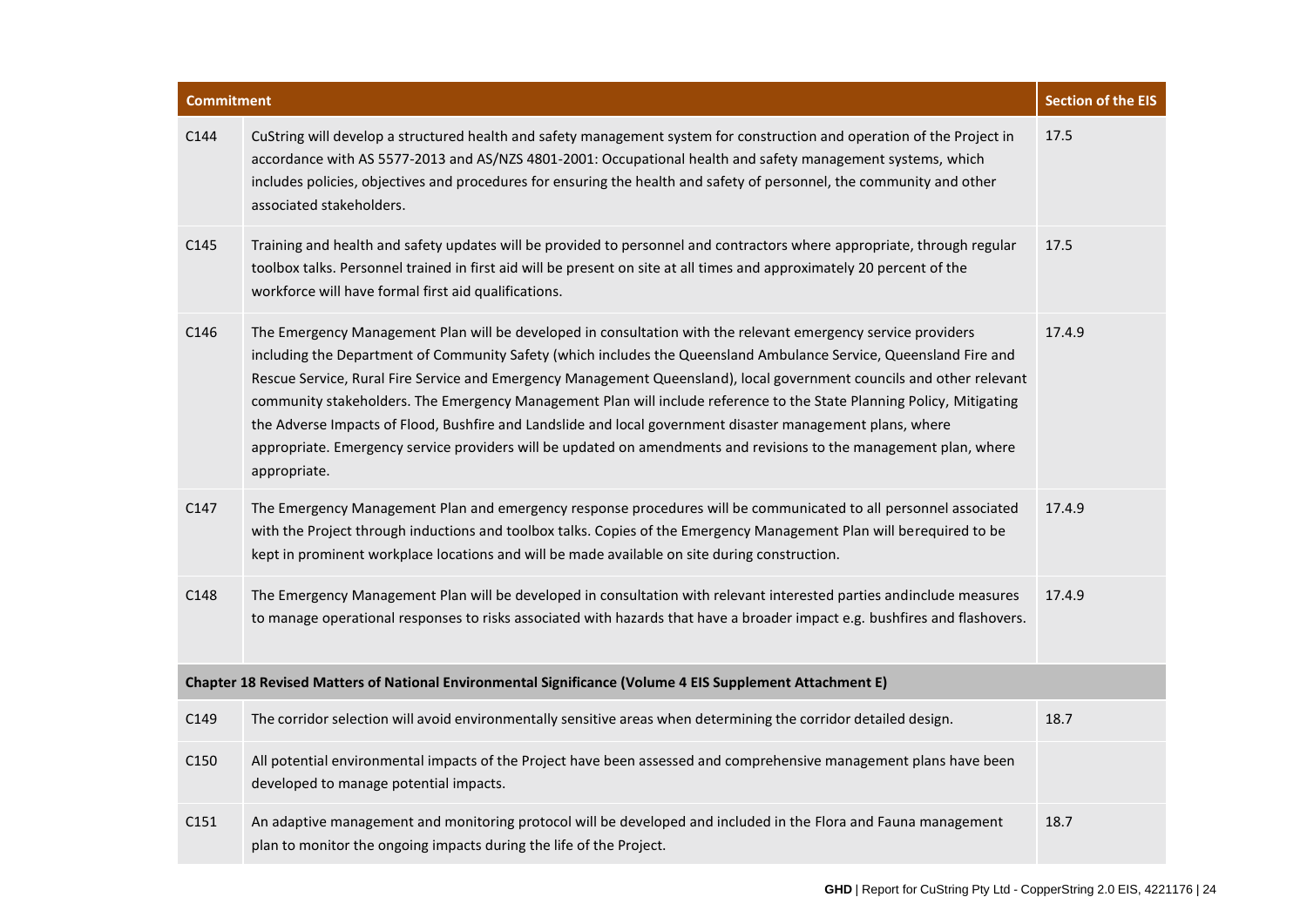| <b>Commitment</b> |                                                                                                                                                                                                                                                                                                                                                                                                                                                                                                                                                                                                                                                                                                                                                                                                                                                              | <b>Section of the EIS</b>                                         |
|-------------------|--------------------------------------------------------------------------------------------------------------------------------------------------------------------------------------------------------------------------------------------------------------------------------------------------------------------------------------------------------------------------------------------------------------------------------------------------------------------------------------------------------------------------------------------------------------------------------------------------------------------------------------------------------------------------------------------------------------------------------------------------------------------------------------------------------------------------------------------------------------|-------------------------------------------------------------------|
| C152              | The Project will aim to mitigate potential environmental impacts through design criteria and industry standard<br>management measures.                                                                                                                                                                                                                                                                                                                                                                                                                                                                                                                                                                                                                                                                                                                       | 18.7                                                              |
|                   | <b>Chapter 19 Environmental Management</b>                                                                                                                                                                                                                                                                                                                                                                                                                                                                                                                                                                                                                                                                                                                                                                                                                   |                                                                   |
| C153              | As part of the Construction Environmental Management Plan, various sub-plans will be developed and implemented in<br>relation to the environmental aspects for the Project<br>Field development plan and rehabilitation plan<br>$\bullet$<br>Soil and Water management plan Erosion and sediment control plan<br>$\bullet$<br>Stormwater Management Plan<br>Dust management plan<br>Noise and vibration management plan<br>Greenhouse gas management plan<br>$\bullet$<br>Weed and pest management plan<br>Flora and fauna management plan<br>$\bullet$<br>Environmental offsets plan<br>Species specific management plan<br>Waste management plan<br>Risk management plan<br>Heritage management plan<br><b>Emergency Management</b><br>Road use management plan<br>Traffic management plan<br>Social impact management plan<br>Stakeholder engagement plan | 19.3<br>Vol 4 Attachment I<br>(Additional<br>Management<br>Plans) |
|                   | Outrage management plan                                                                                                                                                                                                                                                                                                                                                                                                                                                                                                                                                                                                                                                                                                                                                                                                                                      |                                                                   |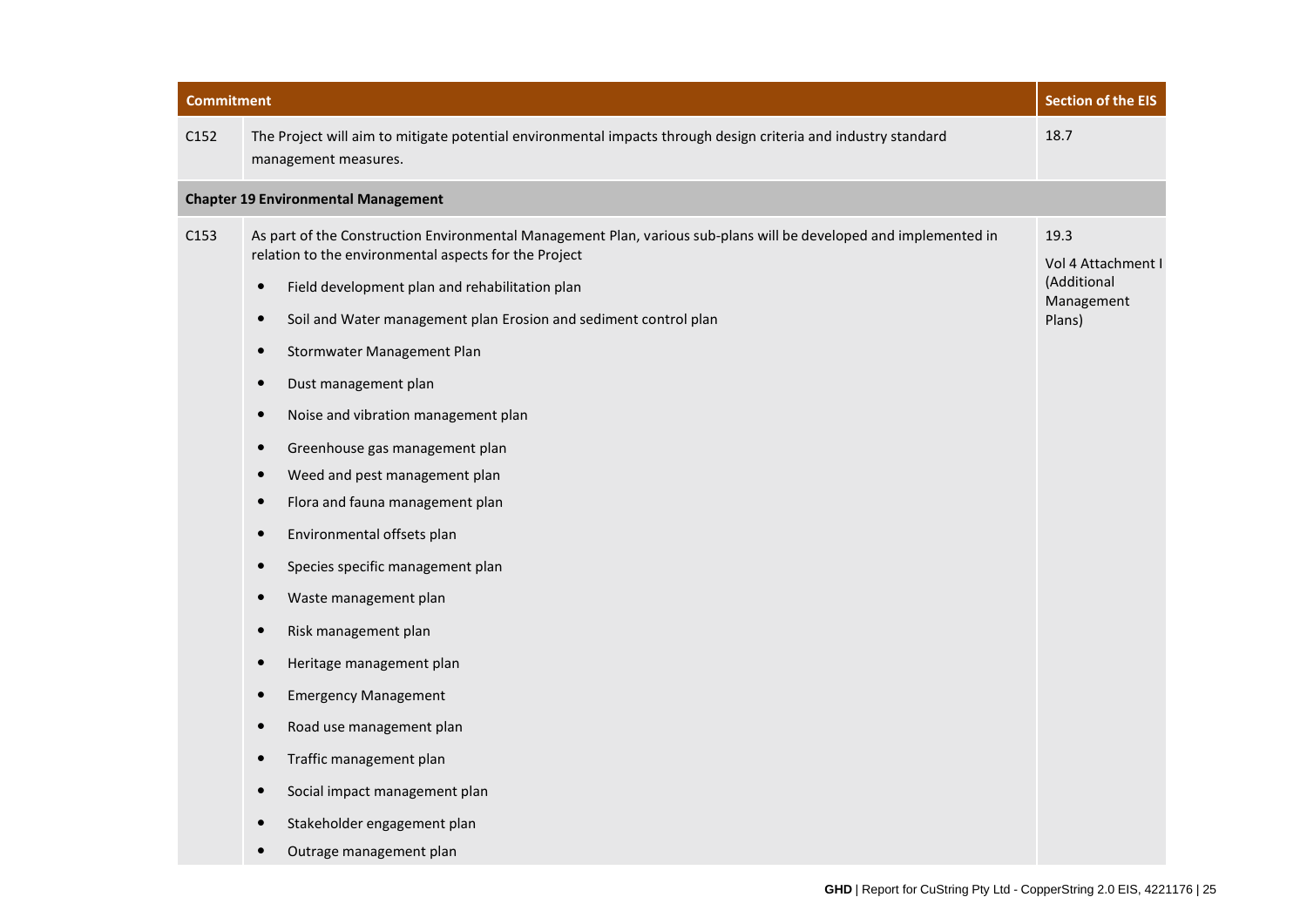| <b>Commitment</b> |                                                                                                                                                                                                                                                                                                                                                                                                                                                                                                                                                                                                                                                                                   | <b>Section of the EIS</b> |
|-------------------|-----------------------------------------------------------------------------------------------------------------------------------------------------------------------------------------------------------------------------------------------------------------------------------------------------------------------------------------------------------------------------------------------------------------------------------------------------------------------------------------------------------------------------------------------------------------------------------------------------------------------------------------------------------------------------------|---------------------------|
| C154              | Key components that will be integrated into the management plans are outline of the potential impacts and the details of<br>the specific mitigation measures. The roles and responsibilities for who will be implementing the plan and the monitoring<br>and reporting requirements will be included to act as a guide on site. Relevant stakeholders will be engaged as necessaryas<br>part of the development of these plans.                                                                                                                                                                                                                                                   | 19.3                      |
| C155              | The components of the environmental management plan will include:<br><b>Environment and Sustainability Policy</b><br>Planning, objectives and legal obligations<br>Resources, roles, responsibilities and authorities<br>Competence, training and awareness<br>Communication, consultation and involvement<br>$\bullet$<br>Documentation, document control and records<br>Operational controls<br>$\bullet$<br>Emergency preparedness and response<br>Monitoring, inspections and audits<br>Incident management<br>Complaints management<br>Non-conformity, corrective action and preventative action<br>Environmental reporting<br>Management review and continuous improvement. | 19.2                      |
| C156              | CuString will develop and implement an environmental management plan for construction and operation The Construction<br>EMP and EMP (Operation) will set out a detailed procedure for managing environmental impacts during the construction<br>and operation of the Project respectively and will be developed in accordance with the objectives, performance criteria,<br>management measures and monitoring requirements stipulated in the Project Framework EMP. The Construction EMP and<br>EMP (Operation) will also incorporate the approval conditions issued for the Project and any relevant commitments made<br>by CuString in the EIS.                                | 19.2                      |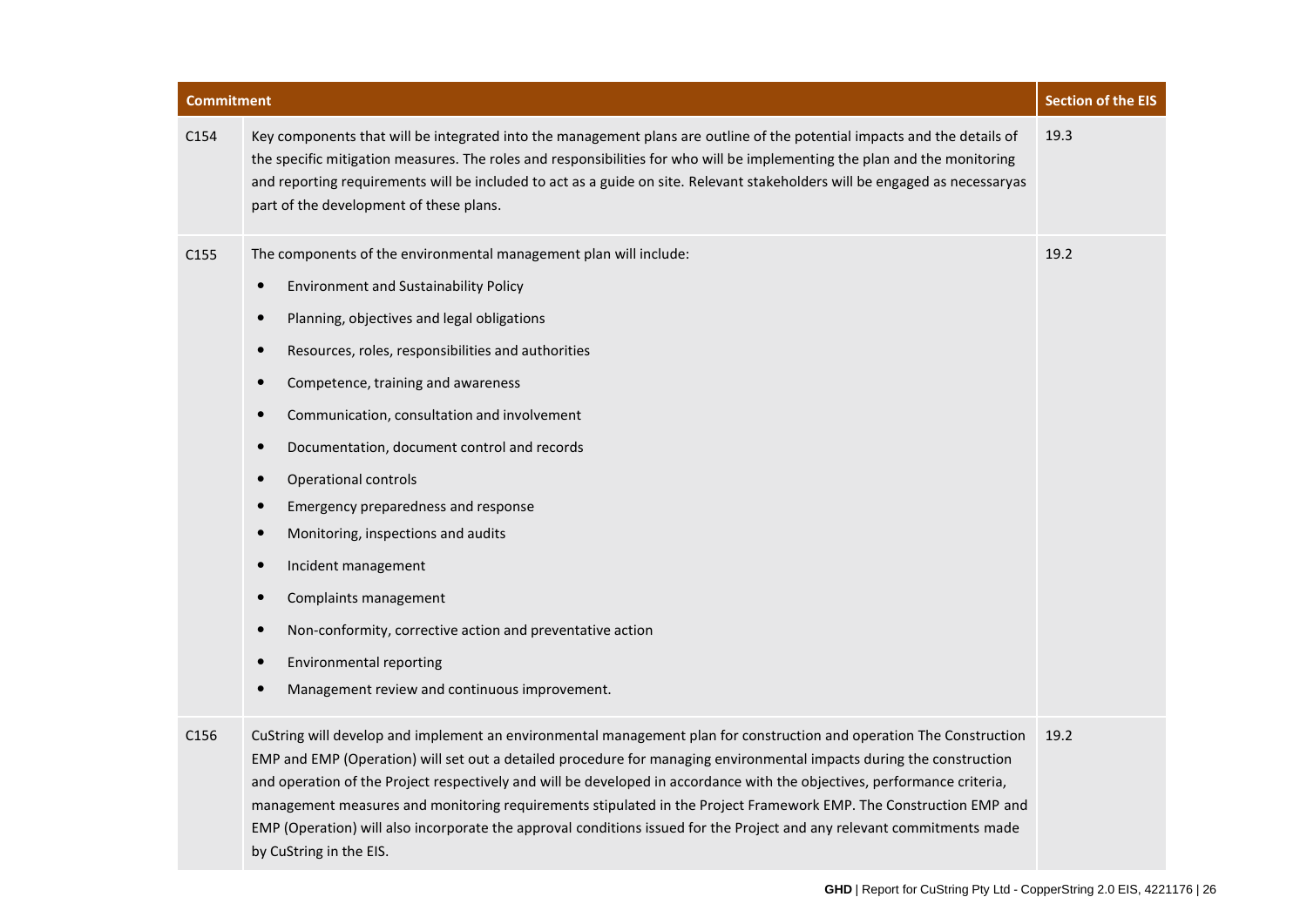| <b>Commitment</b> |                                                                                                                                                                                                                                                                                                                                                                                                                                                                                                                                                                                                                                                                                                                         | <b>Section of the EIS</b> |
|-------------------|-------------------------------------------------------------------------------------------------------------------------------------------------------------------------------------------------------------------------------------------------------------------------------------------------------------------------------------------------------------------------------------------------------------------------------------------------------------------------------------------------------------------------------------------------------------------------------------------------------------------------------------------------------------------------------------------------------------------------|---------------------------|
| C <sub>157</sub>  | CuString will engage with relevant state and commonwealth agencies in the development of environmental management<br>plans                                                                                                                                                                                                                                                                                                                                                                                                                                                                                                                                                                                              | 19.2                      |
| C158              | CuString is committed to ensuring that:<br>Environmental harm and pollution is minimised through the active identification and management of<br>$\bullet$<br>environmentalrisks;<br>Ensuring the efficient use of resources, recycling of materials and reduction of waste;<br>$\bullet$<br>Compliance is maintained with relevant environmental legislation, regulation and standards as well as<br>$\bullet$<br>projectapproval conditions;<br>An environmental management system is implemented that is developed in accordance with AS/NZS ISO 14001;<br>$\bullet$<br>and<br>Regular review and analysis of environmental performance is undertaken to identify and implement continual<br>$\bullet$<br>improvement | 19.2                      |
| C159              | CuString will ensure that the Construction Contractor's environmental record and policy aligns with CuString corporate<br>values to achieve compliance with legislation and approved conditions.                                                                                                                                                                                                                                                                                                                                                                                                                                                                                                                        | 19.2                      |
| C160              | Employees and contractors will undergo site inductions and training relating to environmental management in accordance<br>with the EMP documentation                                                                                                                                                                                                                                                                                                                                                                                                                                                                                                                                                                    | 19.2                      |
| C161              | The EMP will include the development and implementation of a grievance and dispute resolution procedure to ensure any<br>complaints from landholders and other stakeholders are managed effectively and efficiently. Where necessary, this may<br>include monitoring or changes to environmental management plans and procedures                                                                                                                                                                                                                                                                                                                                                                                        | 19.2                      |
| C162              | The EMS framework will facilitate continual improvement in performance by the review and, where necessary, revision of<br>the environmental management plans, procedures and monitoring.                                                                                                                                                                                                                                                                                                                                                                                                                                                                                                                                | 19.2                      |
| C163              | Where ecological surveys have currently not been completed, ecological surveys will be completed prior to clearing to<br>confirm the RE status and conservation significant habitat quality and condition in comparison to desktop mapping.                                                                                                                                                                                                                                                                                                                                                                                                                                                                             |                           |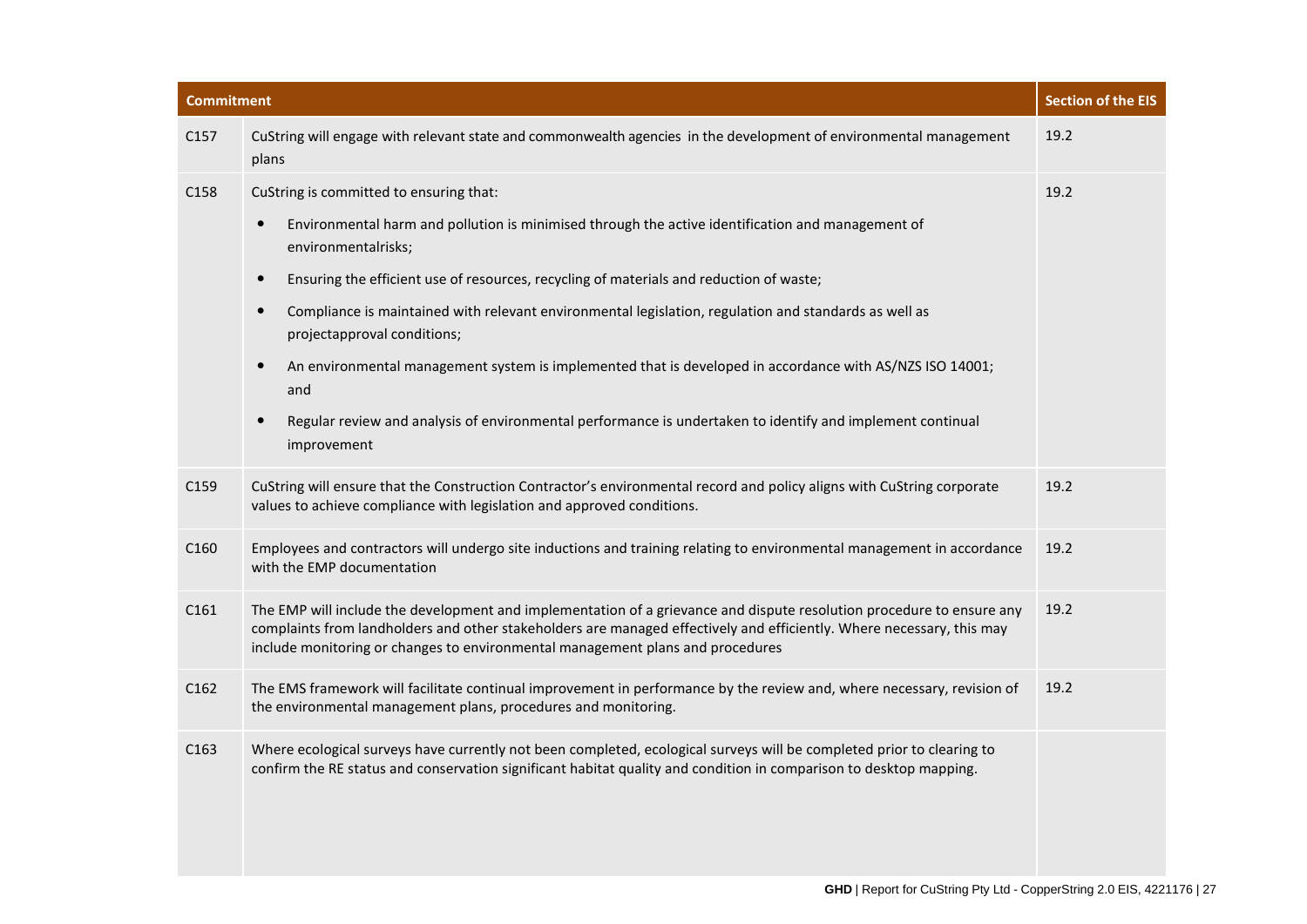| <b>Chapter 20 Cumulative impacts</b>                |                                                                                                                                                                                                                                                                                                                                                                                                                                                                                                                                                                                                                                                                                                                                                                                                                                          |                               |  |  |
|-----------------------------------------------------|------------------------------------------------------------------------------------------------------------------------------------------------------------------------------------------------------------------------------------------------------------------------------------------------------------------------------------------------------------------------------------------------------------------------------------------------------------------------------------------------------------------------------------------------------------------------------------------------------------------------------------------------------------------------------------------------------------------------------------------------------------------------------------------------------------------------------------------|-------------------------------|--|--|
| C164                                                | The proposed mitigations are existing commitments within the EIS which are considered to be adequate to also mitigate<br>the cumulative effects of other projects and include:                                                                                                                                                                                                                                                                                                                                                                                                                                                                                                                                                                                                                                                           | 20.4.2                        |  |  |
|                                                     | Direct impact to areas of high ecological value will be minimised through the process of corridor realignments<br>$\bullet$<br>orspanned across wherever possible using higher towers as appropriate to the ecological values and the<br>terrainconstraints.<br>A Road Use Management Plan (RUMP) and a Traffic Management Plan will be developed for the Project and will<br>include consultation with the relevant transport authorities such as DTMR, Queensland Rail and local<br>governmentcouncils.<br>Prior to leaving a Project work front, or moving between Project properties, work fronts or biosecurity risk areas, all<br>vehicles, plant, equipment and machinery shall undergo clean down.<br>Implementation of the waste management hierarchy to reduce the volumes of waste required to be disposed of to<br>$\bullet$ |                               |  |  |
|                                                     | thelandfill.                                                                                                                                                                                                                                                                                                                                                                                                                                                                                                                                                                                                                                                                                                                                                                                                                             |                               |  |  |
| <b>Chapter 21 Environmental offsets</b>             |                                                                                                                                                                                                                                                                                                                                                                                                                                                                                                                                                                                                                                                                                                                                                                                                                                          |                               |  |  |
| C <sub>165</sub>                                    | Where offsets are required under approval conditions an Offset Management Plan will be development in accordance with<br>the Biodiversity Offsets Management Strategy prepared for the Project.                                                                                                                                                                                                                                                                                                                                                                                                                                                                                                                                                                                                                                          | 21.7<br>Vol 4 Attachment<br>G |  |  |
| <b>Volume 3</b>                                     |                                                                                                                                                                                                                                                                                                                                                                                                                                                                                                                                                                                                                                                                                                                                                                                                                                          |                               |  |  |
| Appendix AC Electro-magnetic field specialist study |                                                                                                                                                                                                                                                                                                                                                                                                                                                                                                                                                                                                                                                                                                                                                                                                                                          |                               |  |  |
| C166                                                | Should apiarists consider placement of bee hives inside the easement, CuString will provide advice of suitable techniquesto<br>shield the bee hives from the electric field generated by the transmission line.                                                                                                                                                                                                                                                                                                                                                                                                                                                                                                                                                                                                                          | Appendix AC                   |  |  |
| C <sub>167</sub>                                    | Particular mitigation measures that are to be included in the design of the transmission infrastructure include:<br>Voltage balancing of the transmission lines by phase transposition.<br>$\bullet$<br>Designing the transmission network to operate remotely from a central control centre, limiting the<br>$\bullet$<br>occupationalexposure to times of repair or maintenance.<br>Restricting access to the substation sites by use of security fencing. This will limit the exposure of the general publicto<br>higher fields within the substation.                                                                                                                                                                                                                                                                                | Appendix AC                   |  |  |